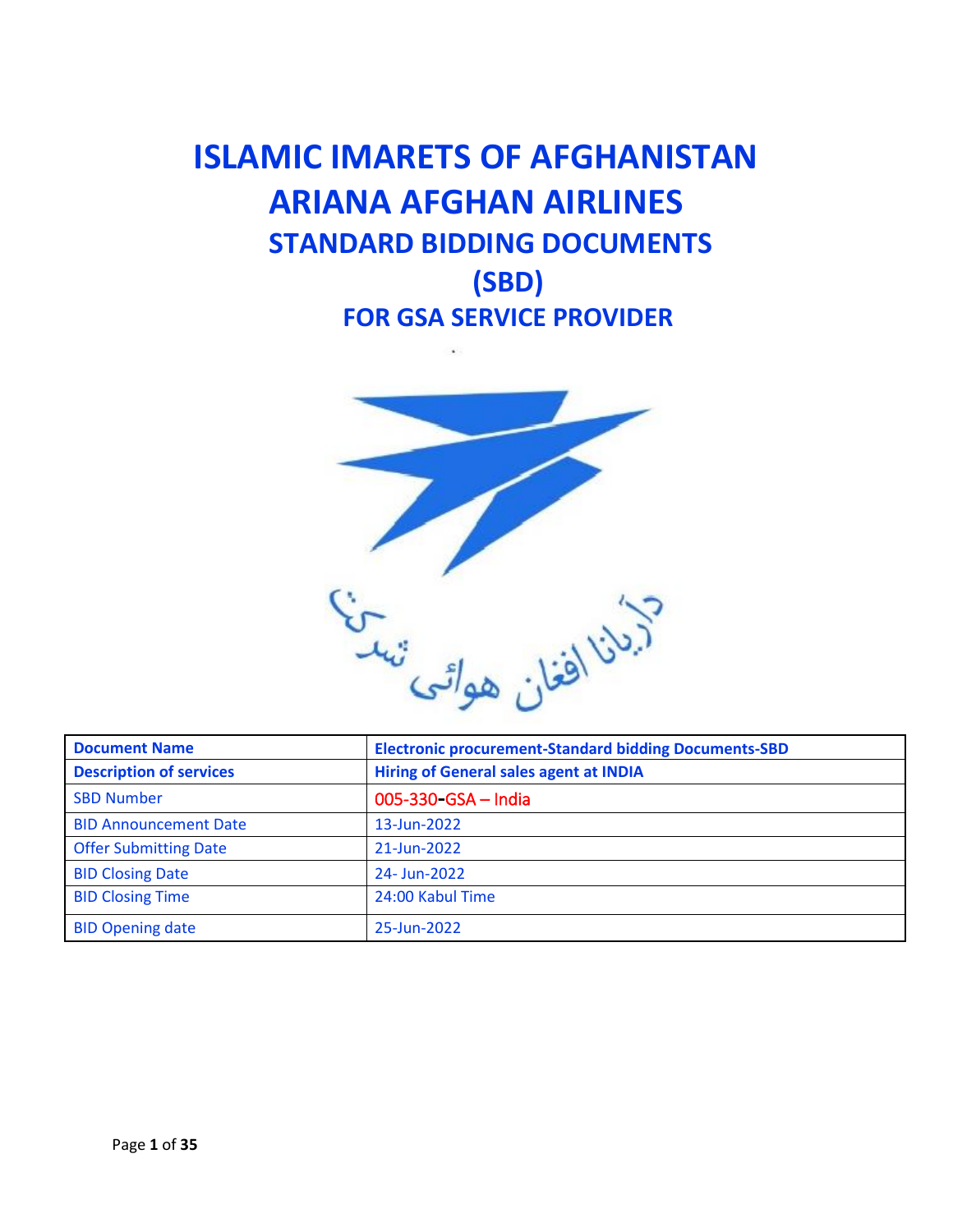#### Contents

| А.   |        |  |
|------|--------|--|
|      | $1-$   |  |
|      | $2 -$  |  |
|      | з-     |  |
|      |        |  |
|      | 4-     |  |
|      | 5-     |  |
|      | 6-     |  |
| $C-$ |        |  |
|      | 7-     |  |
|      | 8-     |  |
|      | 9-     |  |
|      | $10-$  |  |
|      | $11 -$ |  |
|      | $12 -$ |  |
|      | $14-$  |  |
|      | $15 -$ |  |
|      | 16-    |  |
|      | 17-    |  |
|      | $18 -$ |  |
|      | 19-    |  |
|      |        |  |
|      | $20 -$ |  |
|      | $21 -$ |  |
|      | $22 -$ |  |
|      | $23 -$ |  |
|      | 24-    |  |
|      |        |  |
|      | $25 -$ |  |
|      | $26 -$ |  |
|      | $27-$  |  |
|      | 28-    |  |
|      | 29-    |  |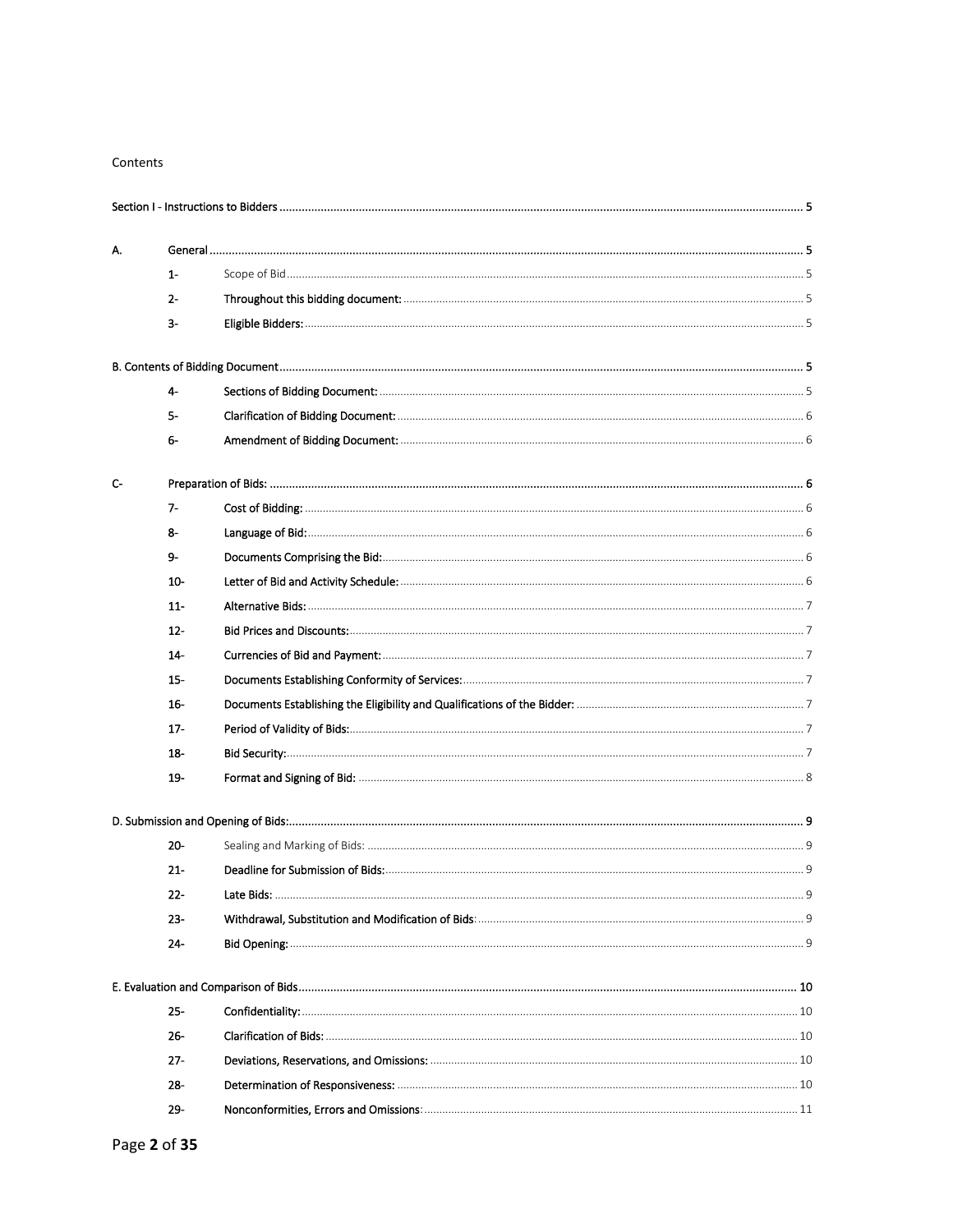| 30-        |  |
|------------|--|
| 31-        |  |
| $32 -$     |  |
| 33-        |  |
| $34 -$     |  |
| $35 -$     |  |
| $36 -$     |  |
| $37 -$     |  |
| 38-        |  |
| 39-        |  |
|            |  |
| 40-        |  |
| $41 -$     |  |
| $42 -$     |  |
| 43-        |  |
| 44-        |  |
|            |  |
| 45-        |  |
| 46-        |  |
| 47-        |  |
| 48-        |  |
|            |  |
|            |  |
| $50 - 1 -$ |  |
| $51 -$     |  |
|            |  |
| $52-$      |  |
|            |  |
|            |  |
|            |  |
|            |  |
| $1-$       |  |
|            |  |
|            |  |
|            |  |
|            |  |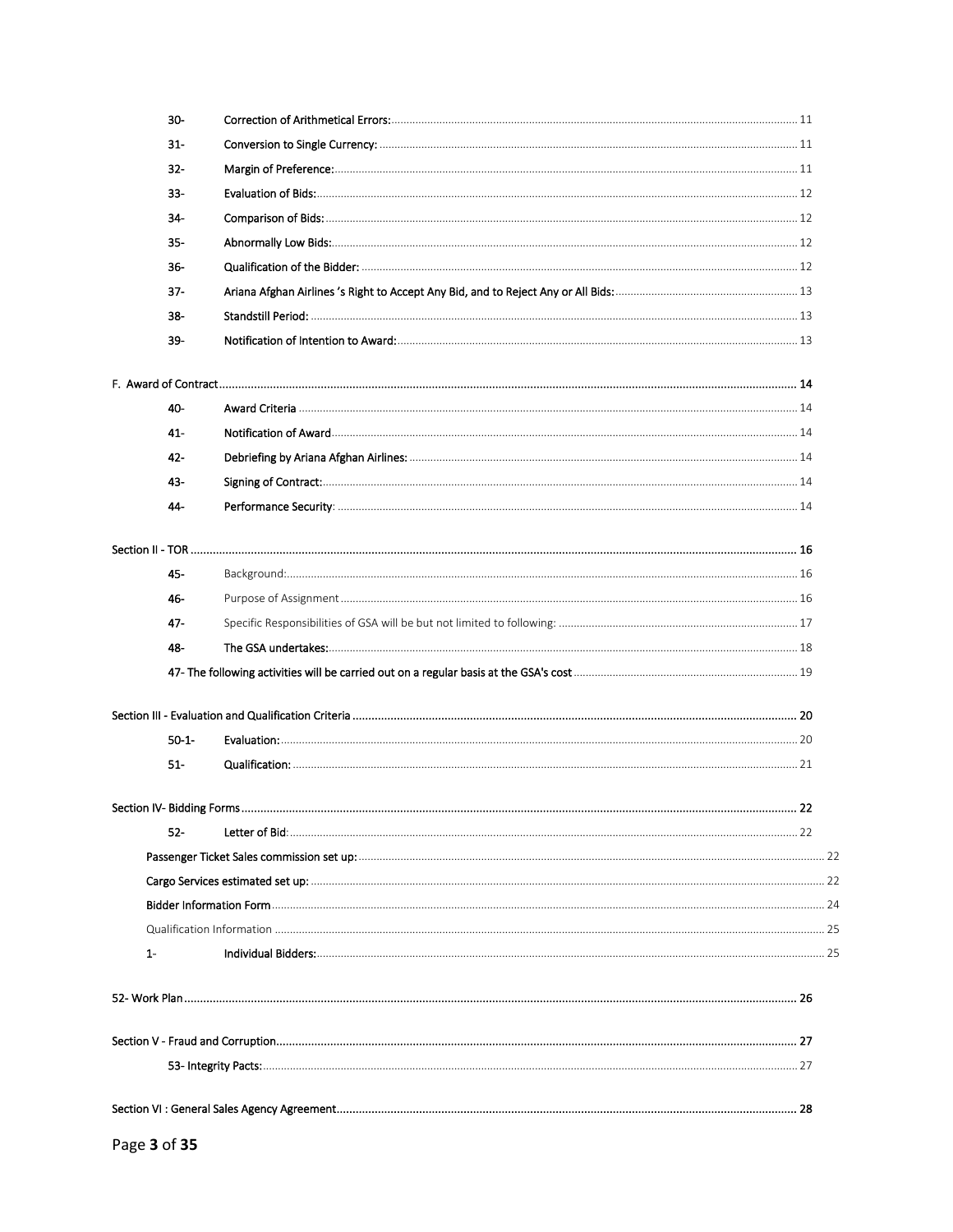| <b>1 DEFINITONS:</b>             |  |
|----------------------------------|--|
| 2.TERMS OF AGREEMENT             |  |
| 3.GSA ROLE AND REASPONSIBILITIES |  |

#### Implants 30

| a) |  |
|----|--|
| b) |  |
| c) |  |
| d) |  |
|    |  |
|    |  |
|    |  |
|    |  |
|    |  |
|    |  |
|    |  |
|    |  |
|    |  |
|    |  |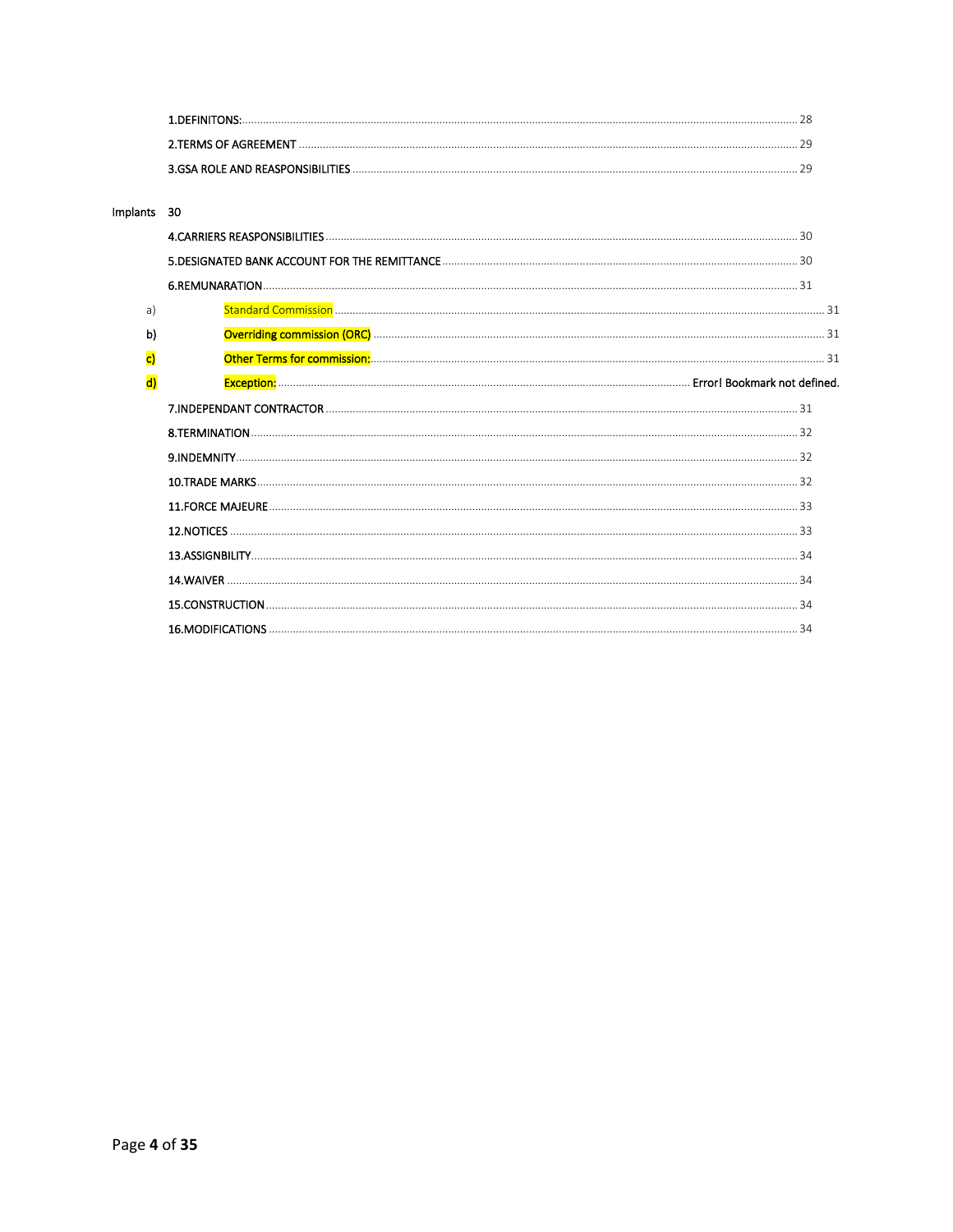# <span id="page-4-1"></span><span id="page-4-0"></span>**Section I - Instructions to Bidders**

- A. General
- <span id="page-4-2"></span>**1-** Scope of Bid
	- 1-1-Ariana Afghan Airlines is looking to hire a reputable and experienced General Sales agent (GSA) for STATE OF QATAR, the GSA will act as sales agent for passenger tickets and cargo consignment at INDIA. It is required that GSA shall have enough sources to run the related works in timely manner with expected quality, which may result in higher customer satisfaction.
	- 1-2-All costs related to running the GSA's business are the responsibility of the GSA including insurance, rent, general office expenses and any travel within the country or region needed to promote and sell the services. The GSA shall be good assistant to Ariana's station manager/team and providing help and facility in daily works and making professional connections to public and private sectors for delivery of better and timely services to end users.
	- 1-3-In order to achieve the goal of providing quality services to valuable travelers, based on the principle of transparency, selecting a valuable business partner and boosting the company's business and improving the quality of services that lead to attracting more customers. Afghan Ariana Airlines has issued this standard bidding document to the GSA service providers, and will select a business partner through fair and free competition process.

# <span id="page-4-3"></span>**2- Throughout this bidding document:**

- A) the term "in writing" means communicated in written form (e.g. by mail, e-mail, fax, including if specified in the SBD, distributed or received through the electronic-system used by the Ariana Afghan Airlines) with proof of receipt;
- B) Day" means calendar day, unless otherwise specified as "Business Day". A Business Day is any day that is an official working day.
- C) The winning bidder is expected to provide standard services to Ariana and increase the company's revenue.
- D) GSA Means General sales agent.
- E) SBD Means standard Bidding Documents.
- <span id="page-4-4"></span>**3- Eligible Bidders:**
	- A- IATA-licensed and experienced Travel agent or companies are eligible to apply.
	- B- A Bidder shall not have a conflict of interest. Any Bidder found to have a conflict of interest shall be disqualified.

#### B. Contents of Bidding Document

# <span id="page-4-6"></span><span id="page-4-5"></span>**4- Sections of Bidding Document:**

- 4-1-The bidding document consists of the following sections indicated below:
	- I. Section I Instructions to Bidders (ITB)
	- II. Section II TOR
	- III. Section III Evaluation and Qualification Criteria
	- IV. Section IV Bidding Forms
	- V. Section V Fraud and Corruption
	- VI. General Sales and Services Agency Agreement.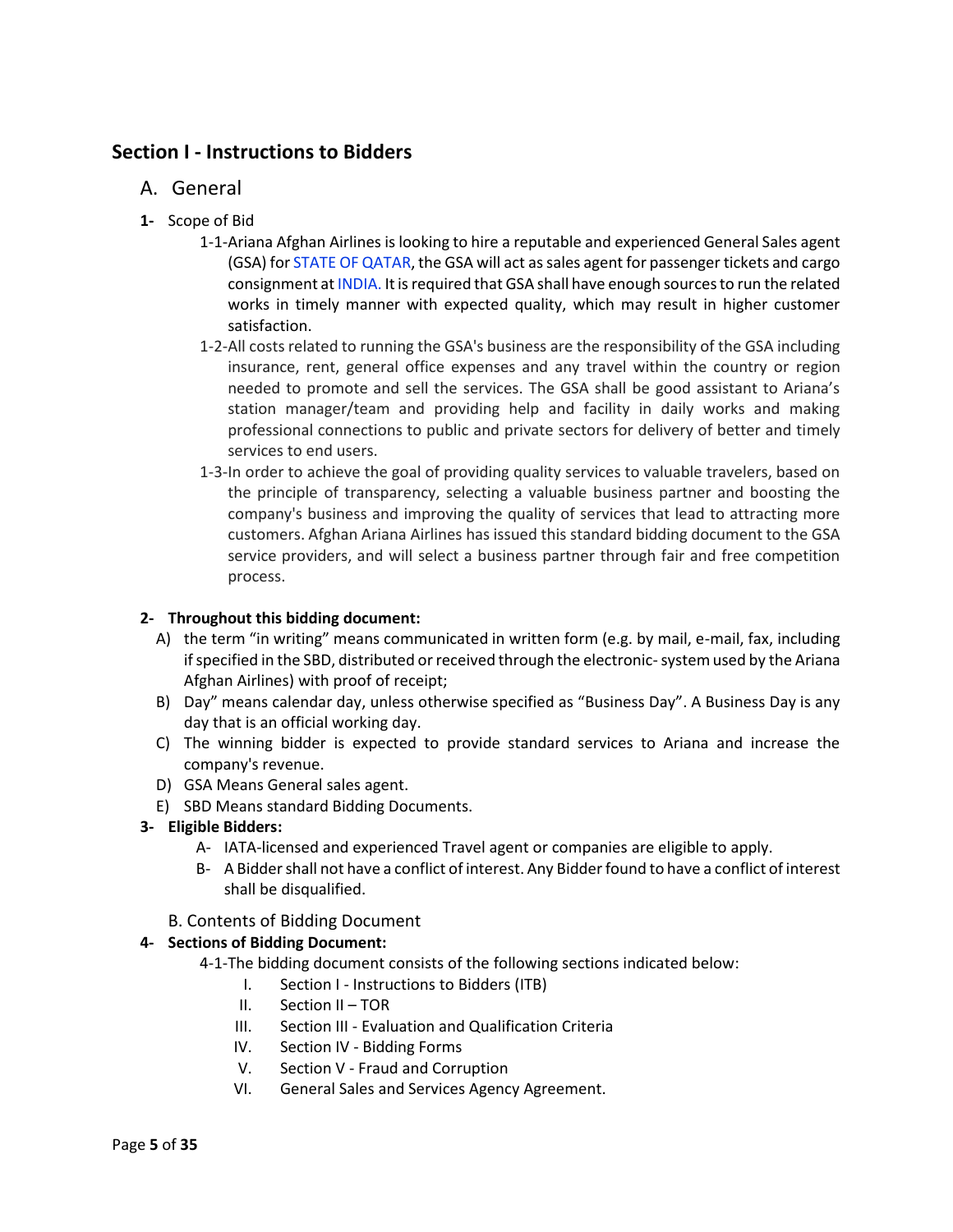4-2-The Bidder is expected to examine all instructions, forms, terms, and specifications in the bidding document and to furnish with its Bid all information or documentation as is required by the bidding document.

# <span id="page-5-0"></span>**5- Clarification of Bidding Document:**

5-1-A Bidder requiring any clarification of the bidding document shall contact Ariana Afghan Airlines in writing at Ariana Afghan Airlines 's address specified **in the SBD**. Ariana Afghan Airlines will respond in writing to any request for clarification, provided that such request is received prior to the deadline for submission of Bids.

#### <span id="page-5-1"></span>**6- Amendment of Bidding Document:**

- **6-1-**At any time prior to the deadline for submission of Bids, Ariana Afghan Airlines may amend the bidding document by issuing addenda.
- **6-2-**Any addendum issued shall be part of the bidding document and shall be also promptly publish the addendum on the Ariana Afghan Airlines 's web page. Link: <https://www.flyariana.com/Corp/Tenders>
- 6-3-To give prospective Bidders reasonable time in which to take an addendum into account in preparing their Bids, Ariana Afghan Airlines shall extend, as necessary, the deadline for submission of Bids.

# **C- Preparation of Bids:**

# <span id="page-5-3"></span><span id="page-5-2"></span>**7- Cost of Bidding:**

7-1-The Bidder shall bear all costs associated with the preparation and submission of its Bid, and Ariana Afghan Airlines shall not be responsible or liable for those costs, regardless of the conduct or outcome of the Bidding process.

#### <span id="page-5-4"></span>**8- Language of Bid:**

**8-1-**The Bid as well as all correspondence and documents relating to the Bid exchanged by the Bidder and Ariana Afghan Airlines shall be written in English language. Supporting documents and printed literature that are part of the Bid may be in another language provided they are accompanied by an accurate translation of the relevant passages into the English language.

#### <span id="page-5-5"></span>**9- Documents Comprising the Bid:**

- 9-1-The Bid shall comprise the following:
	- **a) Signed and stamped SBD:**
	- b) **Alternative Bid**:
	- c) **Authorization:** written confirmation authorizing the signatory of the Bid to commit the Bidder.
	- d) **Qualifications:** documentary evidence establishing the Bidder's qualifications to perform the Contract if its Bid is accepted.
	- e) **Bidder's Eligibility**: documentary evidence establishing the Bidder's eligibility to Bid;
	- f) **Conformity**: documentary evidence, that the Services conform to the bidding document; and any other document required **in the SBD.**

#### <span id="page-5-6"></span>**10- Letter of Bid and Activity Schedule:**

10-1- The Letter of Bid and pricing shall be prepared using the relevant Table furnished in SBD. The Table must be completed without any alterations to the text, and no substitutes shall be accepted. All blank spaces shall be filled in with the information requested.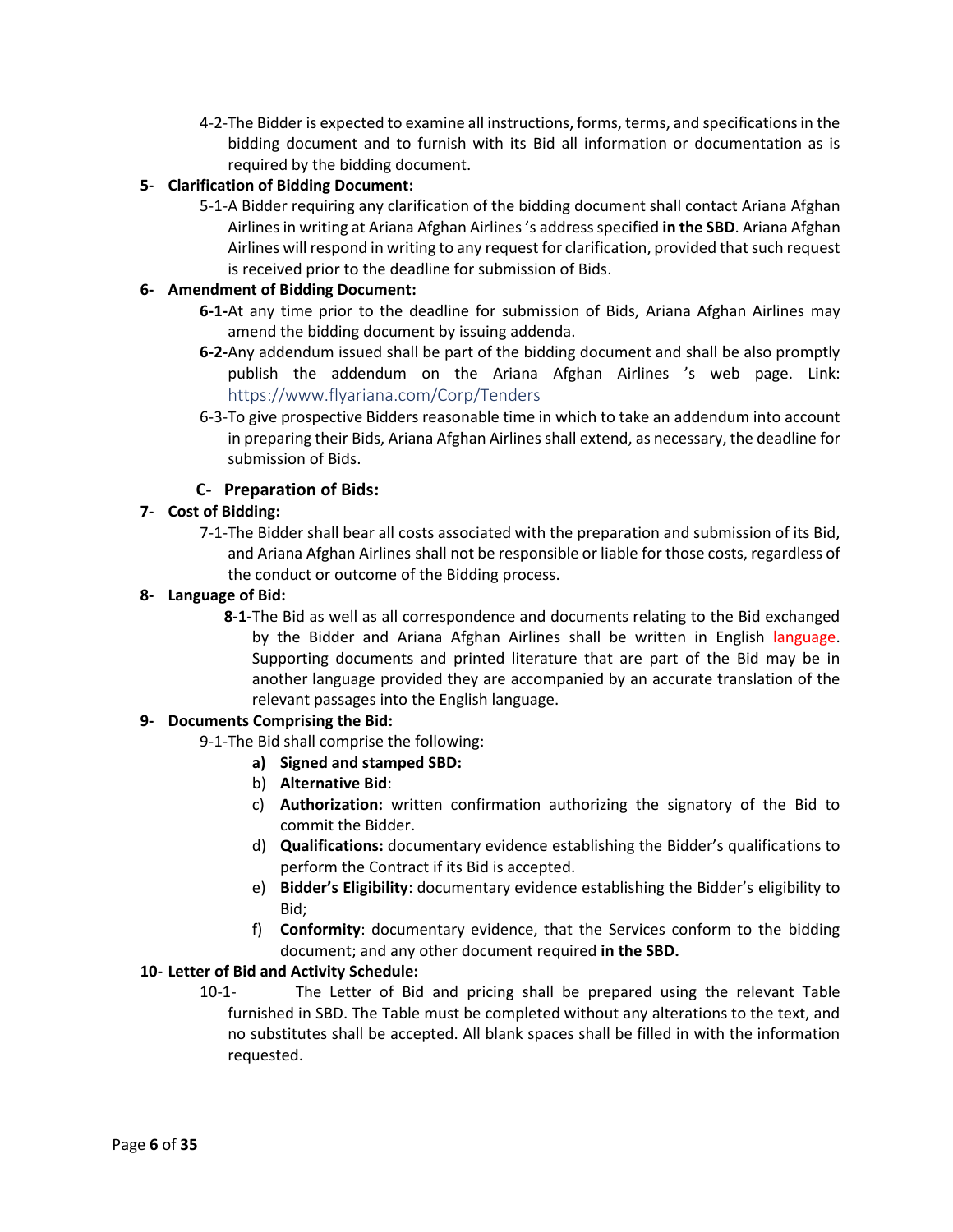#### <span id="page-6-0"></span>**11- Alternative Bids:**

- 11-1- Unless otherwise indicated **in the SBD**, alternative Bids shall not be considered. If alternatives are permitted, only the technical alternatives, if any, of the Most Advantageous Bidder shall be considered by the Ariana Afghan Airlines.
- 11-2- Bidders are permitted to submit alternative technical solutions for specified parts of the Services.

# <span id="page-6-1"></span>**12- Bid Prices and Discounts:**

- 12-1- The prices and discounts (including any reduction in commission and increase in cargo price) mentioned by the bidder in the bid letter must comply with the requirements listed below.
- 12-2- The bidder must quote any discount for Commission of passenger Ticket per Passenger and increase for Cargo price per KG and indicate the methodology for their application in the Letter of Bid
- 12-3- The Bidder shall fill in, Price Table for the Passenger and Cargo described in the Table of Specifications.

# **13- Pre-Bid meeting**:

13-1- The pre bid meeting will be manage based on official email request of the bidder by using conference call before the bid submission date as mentioned on the cover page of SBD.

# <span id="page-6-2"></span>**14- Currencies of Bid and Payment:**

14-1- The currency of the Bid and the currency of payments shall be the same. and is USD.

# <span id="page-6-3"></span>**15- Documents Establishing Conformity of Services:**

15-1- To establish the conformity of the Services to the bidding document, the Bidder shall provide valid certificate of IATA and their company quality manual and procedure with the copy of ISO certificate.

#### <span id="page-6-4"></span>**16- Documents Establishing the Eligibility and Qualifications of the Bidder:**

- **16-1-** To establish Bidder's their eligibility, Bidders shall complete the Letter of Bid, included, Bidding Forms.
- 16-2- The documentary evidence of the Bidder's qualifications to perform the Contract if its Bid is accepted shall establish to the Ariana Afghan Airlines 's satisfaction that the Bidder meets each of the qualification criterion specified in Section III, Evaluation and Qualification Criteria.
- 16-3- Based on TOR All Bidders shall provide, Bidding Forms, a preliminary description of the proposed methodology, and work plan.

# <span id="page-6-5"></span>**17- Period of Validity of Bids:**

- 17-1- Bids shall remain valid until the date specified in the SBD or any extended date if amended by the Ariana Afghan Airlines. A Bid that is not valid until the date specified in the SBD, or any extended date if amended by the Ariana Afghan Airlines, shall be rejected by the Ariana Afghan Airlines as nonresponsive.
- 17-2- In exceptional circumstances, prior to the date of expiration of the Bid validity, the Ariana Afghan Airlines may request Bidders to extend the period of validity of their Bids. The request and the responses shall be made in writing.

#### <span id="page-6-6"></span>**18- Bid Security:**

- **18-1-** There *is no need* for bid security for this Project. Acceptance of this SBD shall act as Declaration Letter.
- 18-2- Contract performance guaranty will request before signing of the contract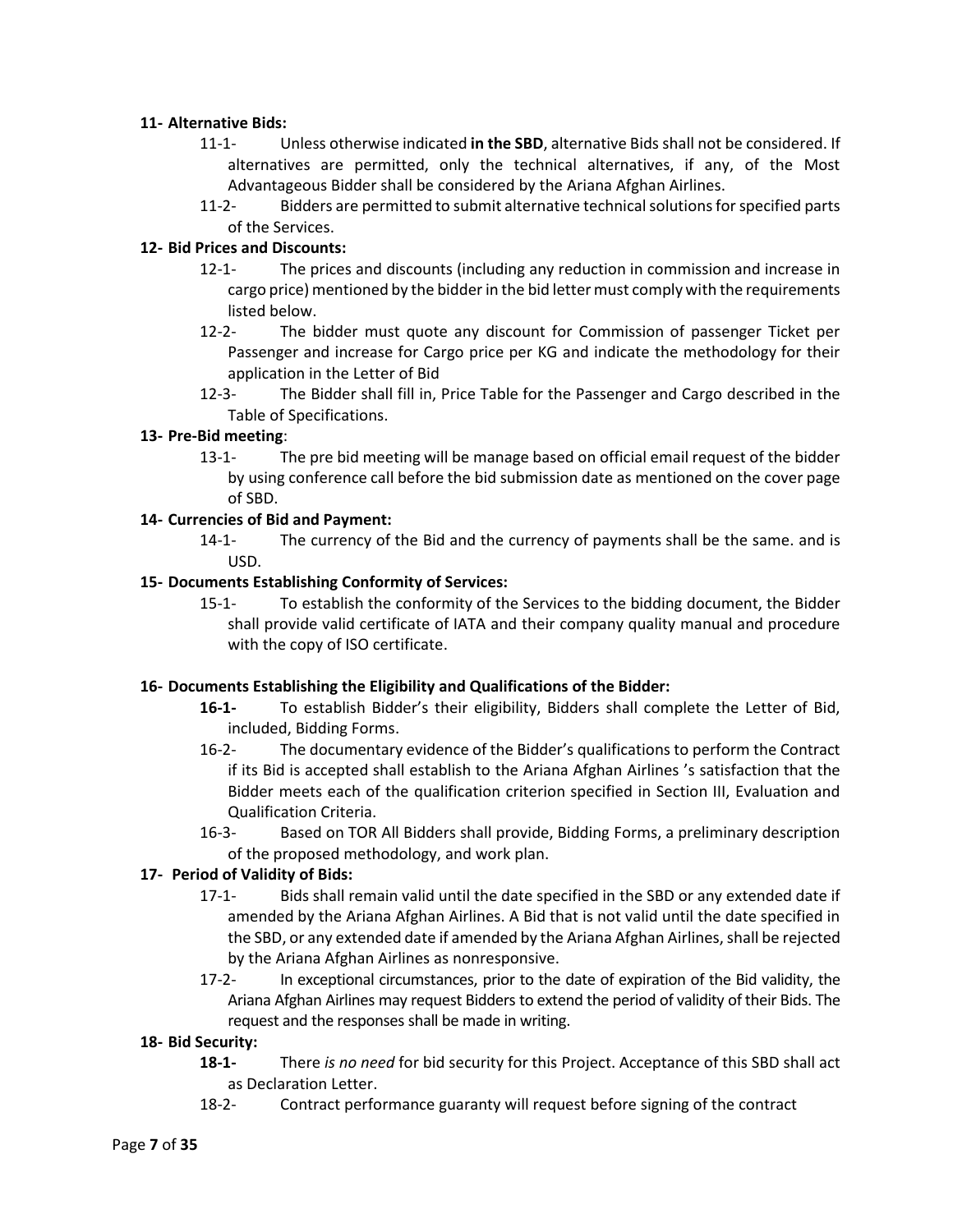#### <span id="page-7-0"></span>**19- Format and Signing of Bid:**

- 19-1- The Bidder shall send the documents comprising the Bid as described in SBD, to the email address specified on SBD. In the event of discrepancy between printed documents and email attachments, the email and their attached documents which will be in PST file shall prevail.
- 19-2- Bidders shall mark as "CONFIDENTIAL" information in their Bids which is confidential to their business. This may include proprietary information, trade secrets, or commercial or financially sensitive information.
- 19-3- Any inter-lineation, erasures, or overwriting shall be valid only if they are signed or initialed by the person signing the Bid.
- 19-4- The original and all copies of the Bid shall be typed and shall be signed by a person or persons duly authorized to sign on behalf of the Bidder. This authorization shall consist of a written confirmation as specified in the SBD and shall be attached to the Bid. The name and position held by each person signing the authorization must be typed or printed below the signature. All pages of the Bid where entries or amendments have been made shall be signed or initialed by the person signing the Bid.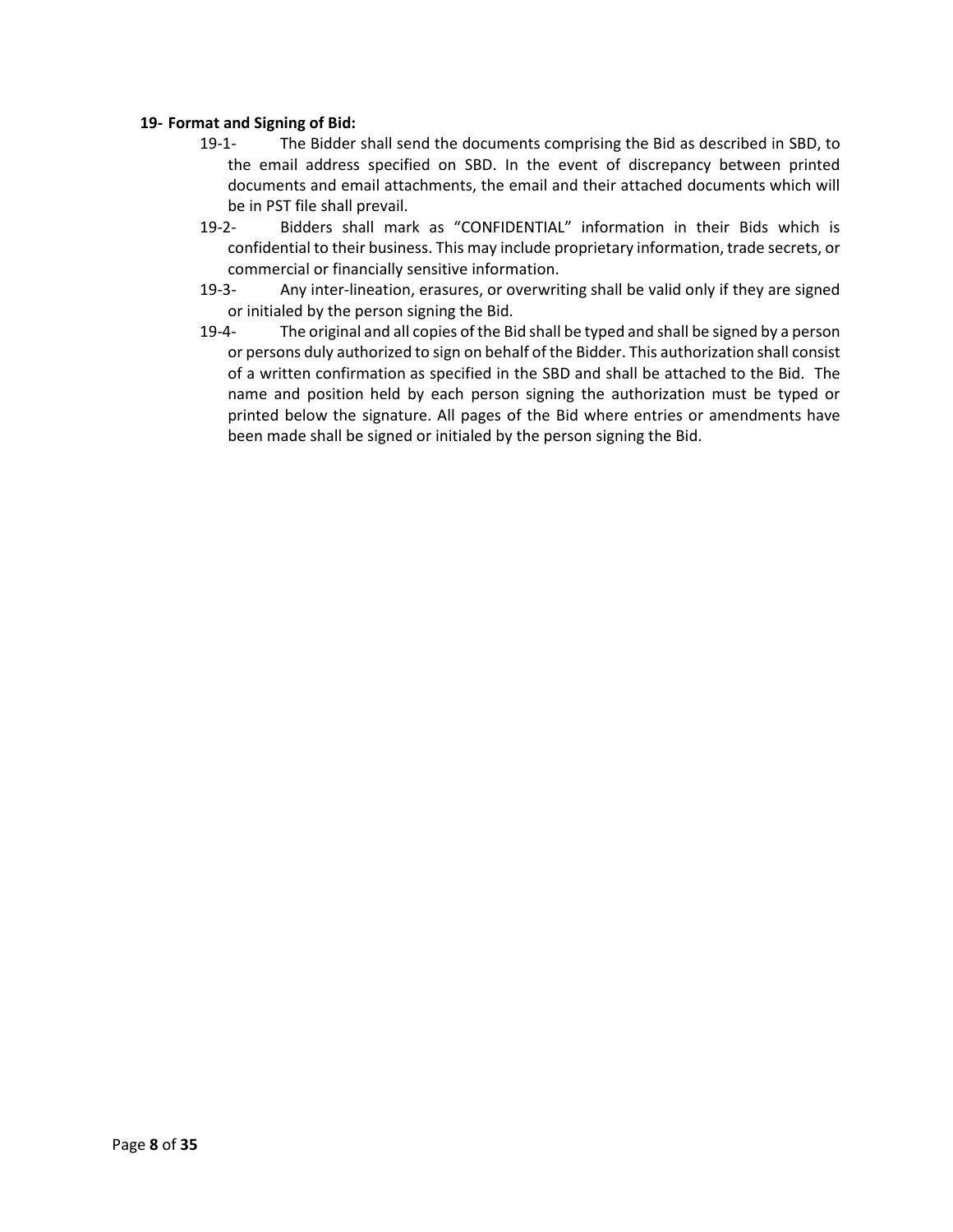# <span id="page-8-1"></span><span id="page-8-0"></span>**D. Submission and Opening of Bids**:

**20-** Sealing and Marking of Bids:

• The Bidder shall send the Bid only to the following email address

[bidding-box@flyariana.com](mailto:bidding-box@flyariana.com)

- The bidder should not send his bid without the address introduced to other addresses of the company.
- In order to consider the confidentiality and premature readout of the offer, the bidder should not send his bid to other addresses of the company without the introduced address. Otherwise, it will be the responsibility of the sender of the Bid.

#### <span id="page-8-2"></span>**21- Deadline for Submission of Bids:**

- 21-1- Bidders have only one option for the submitting their Bids which is by email only.
- 21-2- Bidders should consider the size of the attachments and if the size of the attachments was more than the allowed limit of the email, divide it into several parts and send them with separate emails under one title.
- 21-3- Ariana Afghan Airlines may, at its discretion, extend the deadline for the submission of Bids by amending the bidding document, in which case all rights and obligations of the Ariana Afghan Airlines and Bidders previously subject to the deadline shall thereafter be subject to the deadline as extended.

#### <span id="page-8-3"></span>**22- Late Bids:**

22-1- Ariana Afghan Airlines shall not consider any Bid that arrives after the deadline for submission of Bids, Any Bid received by the Ariana Afghan Airlines after the deadline for submission of Bids shall be rejected.

#### <span id="page-8-4"></span>**23- Withdrawal, Substitution and Modification of Bids**:

- 23-1- A Bidder may withdraw, substitute, or modify its Bid after it has been submitted by sending a written notice, duly signed by an authorized representative.
- 23-2- No Bid may be withdrawn, substituted, or modified in the interval between the deadline for submission of Bids and the date of expiry of the Bid validity specified by the Bidder on the Letter of Bid or any extended date thereof.

#### <span id="page-8-5"></span>**24- Bid Opening:**

- 24-1- The Bid opening meeting will be held in the presence of the Bid opening committee members in accordance with the company's procurement procedures.
- 24-2- on the date and time specified in SBD the e-mail box will be opened and all received bids will be downloaded in the tender box and will readout and printed.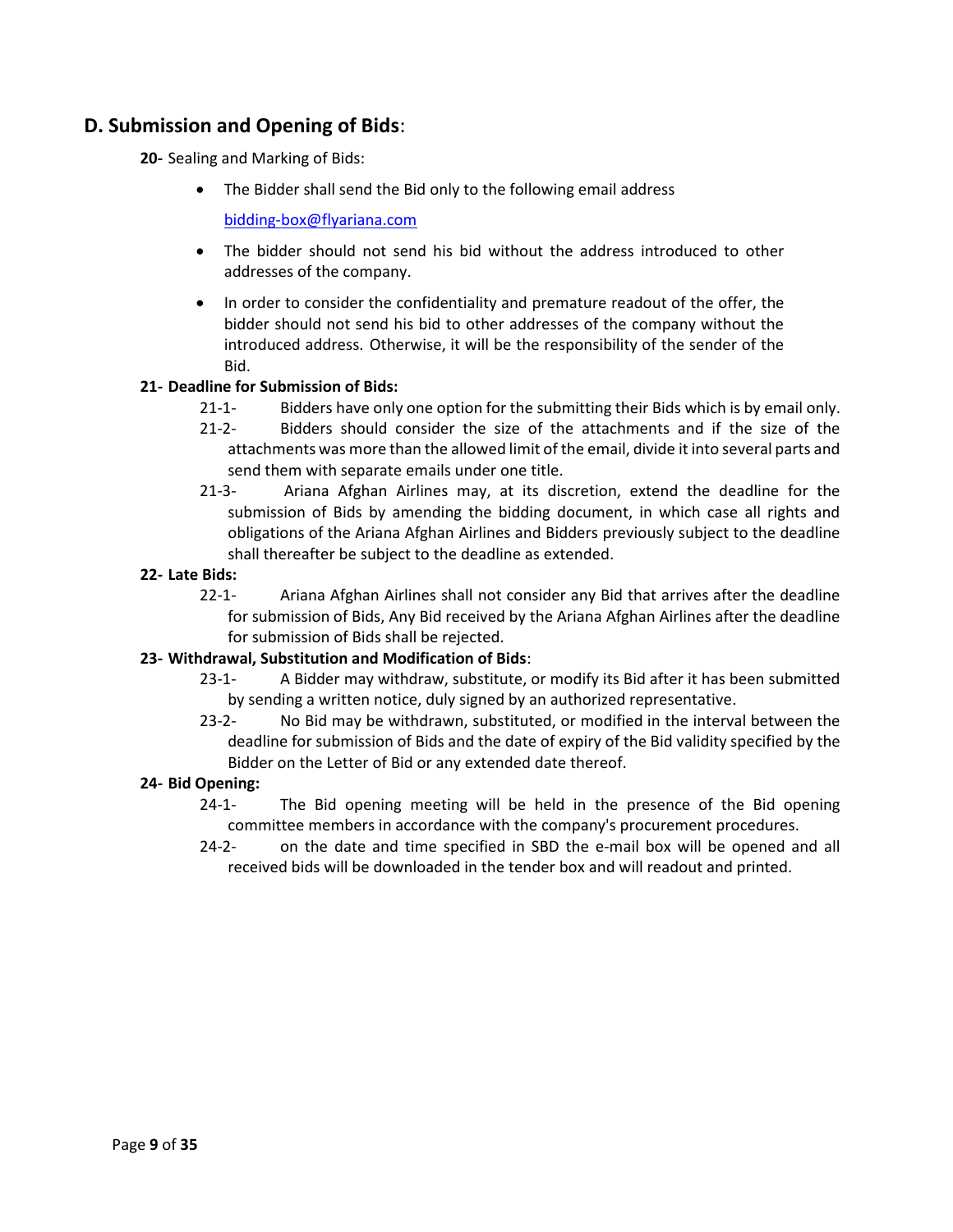# <span id="page-9-0"></span>**E. Evaluation and Comparison of Bids**

# <span id="page-9-1"></span>**25- Confidentiality:**

- **25-1-** Information relating to the evaluation of Bids and recommendation of contract award, shall not be disclosed to Bidders or any other persons not officially concerned with the Bidding process until information on the Intention to Award the Contract is transmitted to all Bidders.
- 25-2- Any effort by a Bidder to influence the Ariana Afghan Airlines in the evaluation or contract award decisions may result in the rejection of its Bid.
- **25-3-** from the time of Bid opening to the time of Contract Award, if any Bidder wishes to contact the Ariana Afghan Airlines on any matter related to the Bidding process, it should do so in writing.

#### <span id="page-9-2"></span>**26- Clarification of Bids:**

- **26-1-** To assist in the examination, evaluation, and comparison of Bids, and qualification of the Bidders, Ariana Afghan Airlines may, at its discretion, ask any Bidder for clarification of its Bid including breakdowns of the prices, and other information that the Ariana Afghan Airlines may require. Any clarification submitted by a Bidder in respect to its Bid and that is not in response to a request by the Ariana Afghan Airlines shall not be considered. The Ariana Afghan Airlines 's request for clarification and the response shall be in writing. No change, including any voluntary increase or decrease, in the prices or substance of the Bid shall be sought, offered, or permitted, except to confirm the correction of arithmetic errors discovered by the Ariana Afghan Airlines in the evaluation of the Bids.
- **26-2-** If a Bidder does not provide clarifications of its Bid by the date and time set in the Ariana Afghan Airlines 's request for clarification, its Bid may be rejected.

# <span id="page-9-3"></span>**27- Deviations, Reservations, and Omissions:**

- **27-1-** During the evaluation of Bids, the following definitions apply:
	- **A)** "Deviation" is a departure from the requirements specified in the bidding document;
	- **B)** "Reservation" is the setting of limiting conditions or withholding from complete acceptance of the requirements specified in the bidding document; and
	- **C)** "Omission" is the failure to submit part or all of the information or documentation required in the bidding document.

#### <span id="page-9-4"></span>**28- Determination of Responsiveness:**

- 28-1- The Ariana Afghan Airlines 's determination of a Bid's responsiveness is to be based on the contents of the Bid itself, as defined in ITB 12.
- 28-2- A substantially responsive Bid is one that meets the requirements of the bidding document without material deviation, reservation, or omission. A material deviation, reservation, or omission is one that:
- (a) if accepted, would:
	- (i) affect in any substantial way the scope, quality, or performance of the Non-Consulting Services specified in the Contract; or
	- (ii) limit in any substantial way, inconsistent with the bidding document, the Ariana Afghan Airlines 's rights or the Bidder's obligations under the Contract; or
- (b) if rectified, would unfairly affect the competitive position of other Bidders presenting substantially responsive Bids.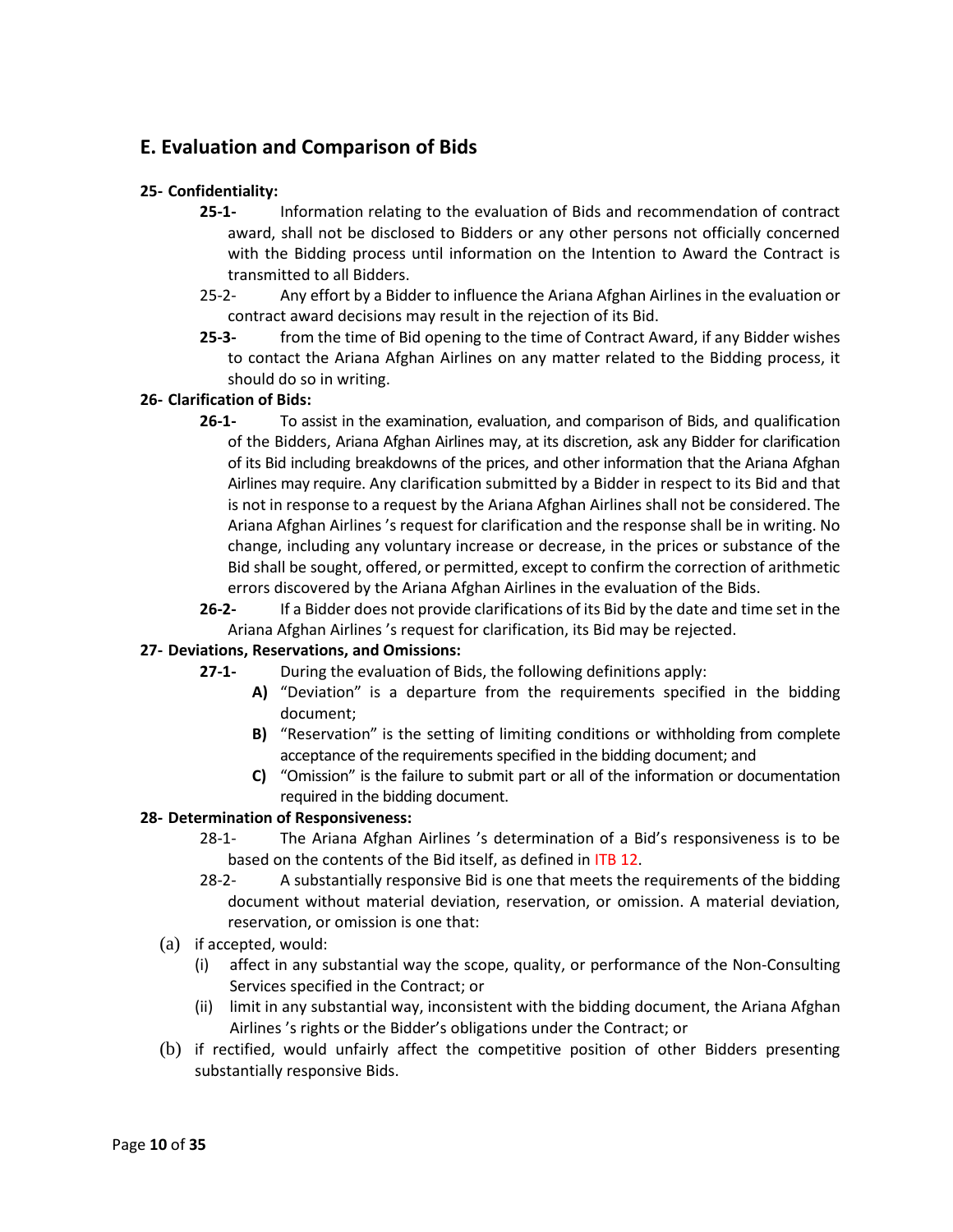- 28-3- Ariana Afghan Airlines shall examine the technical aspects of the Bid, to confirm that all requirements of Section VII (TOR), Ariana Afghan Airlines 's Requirements have been met without any material deviation or reservation, or omission.
- **28-4-** If a Bid is not substantially responsive to the requirements of bidding document, it shall be rejected by the Ariana Afghan Airlines and may not subsequently be made responsive by correction of the material deviation, reservation, or omission.

#### <span id="page-10-0"></span>**29- Nonconformities, Errors and Omissions**:

- **29-1-** Provided that a Bid is substantially responsive, Ariana Afghan Airlines may waive any nonconformities in the Bid.
- **29-2-** Provided that a Bid is substantially responsive, Ariana Afghan Airlines may request that the Bidder submit the necessary information or documentation, within a reasonable period of time, to rectify nonmaterial nonconformities or omissions in the Bid related to documentation requirements. Requesting information or documentation on such nonconformities shall not be related to any aspect of the price of the Bid. Failure of the Bidder to comply with the request may result in the rejection of its Bid.
- **29-3-** Provided that a Bid is substantially responsive, Ariana Afghan Airlines shall rectify quantifiable nonmaterial nonconformities related to the Bid Price. To this effect, the Bid Price shall be adjusted, for comparison purposes only, to reflect the price of a missing or non-conforming item or component by adding the average price of the item or component quoted by substantially responsive Bidders. If the price of the item or component cannot be derived from the price of other substantially responsive Bids, Ariana Afghan Airlines shall use its best estimate.
- 29-4- Provided that a Bid is substantially responsive, Ariana Afghan Airlines shall rectify quantifiable nonmaterial nonconformities related to the Bid Price.

# <span id="page-10-1"></span>**30- Correction of Arithmetical Errors:**

- 30-1- Provided that the Bid is substantially responsive, Ariana Afghan Airlines shall correct arithmetical errors on the following basis:
- 30-2- Provided that the Bid is substantially responsive, Ariana Afghan Airlines shall correct arithmetical errors on the following basis:
	- A) if there is a discrepancy between the unit price and the line-item total that is obtained by multiplying the unit price by the quantity, the unit price shall prevail and the line-item total shall be corrected, unless in the opinion of Ariana Afghan Airlines there is an obvious misplacement of the decimal point in the unit price, in which case the line-item total as quoted shall govern and the unit price shall be corrected;
	- B) if there is an error in a total corresponding to the addition or subtraction of subtotals, the subtotals shall prevail and the total shall be corrected; and
	- C) if there is a discrepancy between words and figures, the amount in words shall prevail, unless the amount expressed in words is related to an arithmetic error, in which case the amount in figures shall prevail subject to (a) and (b) above.
- 30-3- Bidders shall be requested to accept correction of arithmetical errors. Failure to accept the correction in accordance with ITB 32.1, shall result in the rejection of the Bid.

#### <span id="page-10-2"></span>**31- Conversion to Single Currency:**

31-1- For evaluation and comparison purposes, the currency(ies) of the Bid shall be converted in a single currency which is **USD**.

#### <span id="page-10-3"></span>**32- Margin of Preference:**

32-1- A margin of preference shall not apply.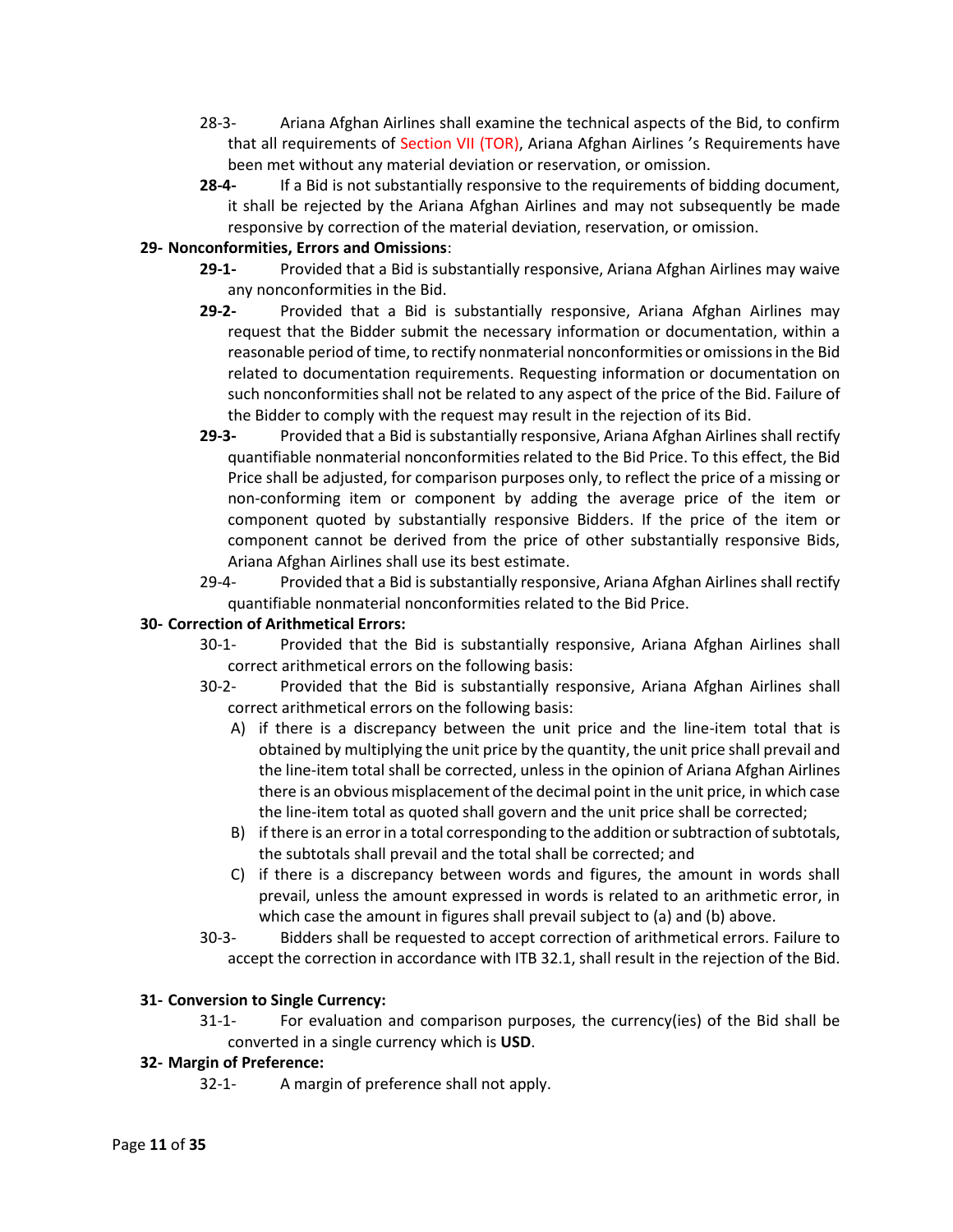#### <span id="page-11-0"></span>**33- Evaluation of Bids:**

- 33-1- Ariana Afghan Airlines shall use the criteria and methodologies listed in this SBD and, Evaluation and Qualification Criteria. No other evaluation criteria or methodologies shall be permitted. By applying the criteria and methodologies, Ariana Afghan Airlines shall determine the Most Advantageous Bid. This is the Bid of the Bidder that meets the qualification criteria and whose Bid has been determined to be:
	- A) substantially responsive to the bidding document.
- 33-2- In evaluating the Bids, Ariana Afghan Airlines will determine for each Bid the evaluated Bid cost and estimated benefit by adjusting the Bid price as follows:
	- A) price adjustment for correction of arithmetic errors.
	- B) price adjustment due to discounts offered.
	- C) converting the amount resulting from applying (a) and (b) above, if relevant, to a single currency.
	- D) price adjustment due to quantifiable nonmaterial nonconformities.
- 33-3- The estimated effect of the price adjustment provisions of the Conditions of Contract, applied over the period of execution of the Contract, shall not be taken into account in Bid evaluation.
- 33-4- Evaluation is based on the lowest commission on passenger tickets and the highest price of cargo delivery.

#### <span id="page-11-1"></span>**34- Comparison of Bids:**

**34-1-** The Ariana Afghan Airlines shall compare the evaluated costs and estimated benefit of all substantially responsive Bids established to determine the Bid that has the lowest Offred commission per passenger and highest cargo price per KG evaluated cost.

#### <span id="page-11-2"></span>**35- Abnormally Low Bids:**

- 35-1- An Abnormally Low Bid is one where the Bid price, in combination with other constituent elements of the Bid, appears unreasonably low to the extent that the Bid price raises material concerns as to the capability of the Bidder to perform the Contract for the offered Bid price.
- 35-2- In the event of identification of a potentially Abnormally Low Bid, the Ariana Afghan Airlines shall seek written clarifications from the Bidder, including detailed price analyses of its Bid price in relation to the subject matter of the contract, scope, proposed methodology, schedule, allocation of risks and responsibilities and any other requirements of the bidding document.
- 35-3- After evaluation of the price analyses, in the event that the Ariana Afghan Airlines determines that the Bidder has failed to demonstrate its capability to perform the Contract for the offered Bid Price, the Ariana Afghan Airlines shall reject the Bid.

#### <span id="page-11-3"></span>**36- Qualification of the Bidder:**

- 36-1- The Ariana Afghan Airlines shall determine to its satisfaction whether the Bidder that is selected as having submitted the lowest evaluated cost and substantially responsive Bid is eligible and meets the qualifying criteria, Evaluation and Qualification Criteria.
- 36-2- The determination shall be based upon an examination of the documentary evidence of the Bidder's qualifications submitted by the Bidder. The determination shall not take into consideration the qualifications of other firms such as the Bidder's subsidiaries, parent entities, affiliates, subcontractors or any other firm(s) different from the Bidder that submitted the Bid.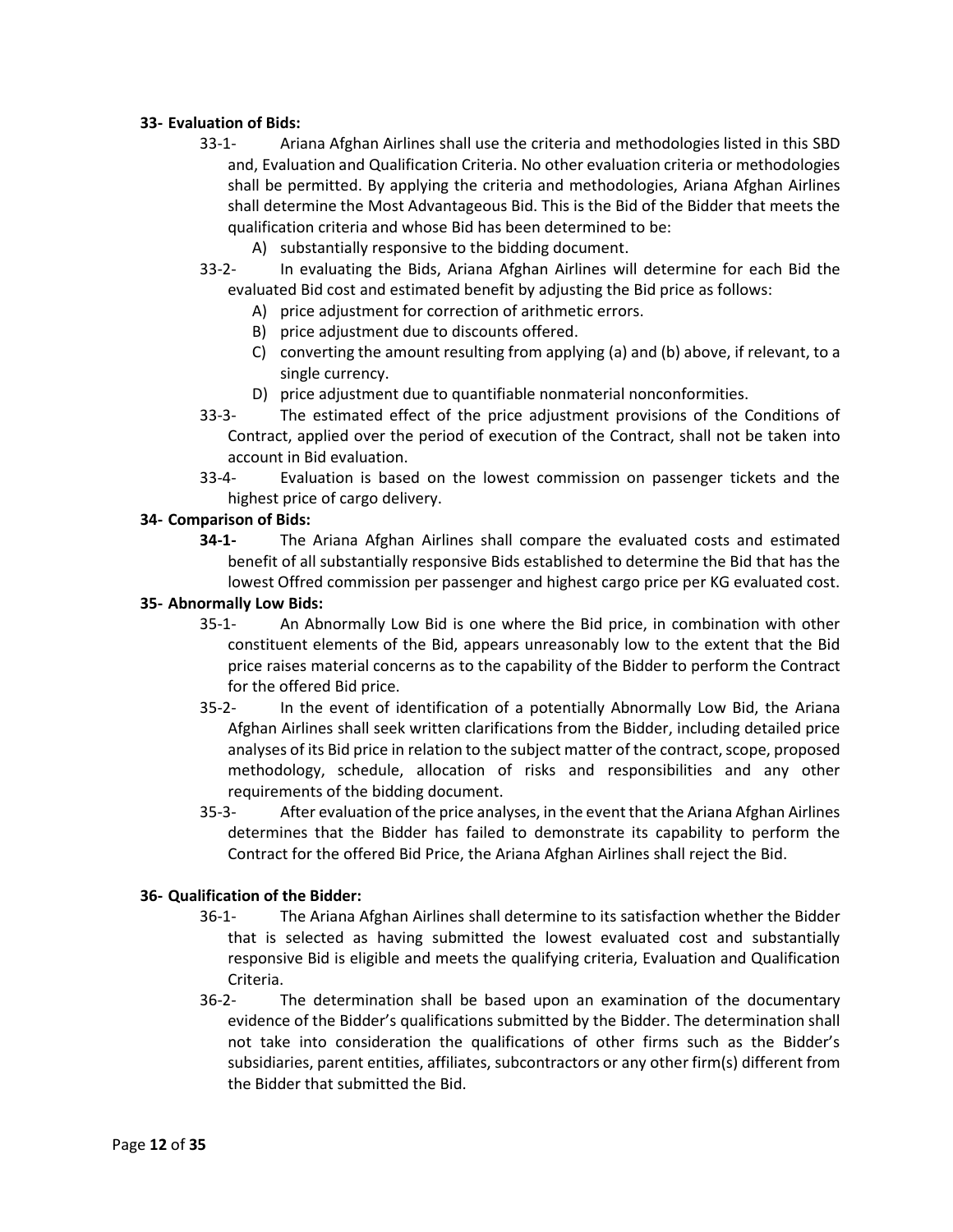36-3- An affirmative determination shall be a prerequisite for award of the Contract to the Bidder. A negative determination shall result in disqualification of the Bid, in which event the Ariana Afghan Airlines shall proceed to the Bidder who offers a substantially responsive Bid with the next lowest evaluated cost to make a similar determination of that Bidder's qualifications to perform satisfactorily.

# <span id="page-12-0"></span>**37- Ariana Afghan Airlines 's Right to Accept Any Bid, and to Reject Any or All Bids:**

**37-1-** Ariana Afghan Airlines reserves the right to accept or reject any Bid, and to annul the Bidding process and reject all Bids at any time prior to Contract Award, without thereby incurring any liability to Bidders. In case of annulment, all Bidders will notify by email.

# <span id="page-12-1"></span>**38- Standstill Period:**

**38-1-** The Contract shall not be awarded earlier than the expiry of the Standstill Period. The Standstill Period shall be seven (7) Business Days unless extended. The Standstill Period commences the day after the date the Ariana Afghan Airlines has transmitted to each Bidder the Notification of Intention to Award the Contract. Where only one Bid is submitted, or if this contract is in response to an emergency situation recognized by Ariana Afghan Airlines, the Standstill Period shall not apply.

# <span id="page-12-2"></span>**39- Notification of Intention to Award:**

- 39-1- The Ariana Afghan Airlines shall send to each Bidder, the Notification of Intention to Award the Contract to the successful Bidder. The Notification of Intention to Award shall contain, at a minimum, the following information:
	- A- the name and address of the Bidder submitting the successful Bid;
	- B- the Contract price of the successful Bid;
	- C- the expiry date of the Standstill Period; and
	- D- instructions on how to request a debriefing or submit a complaint during the standstill period.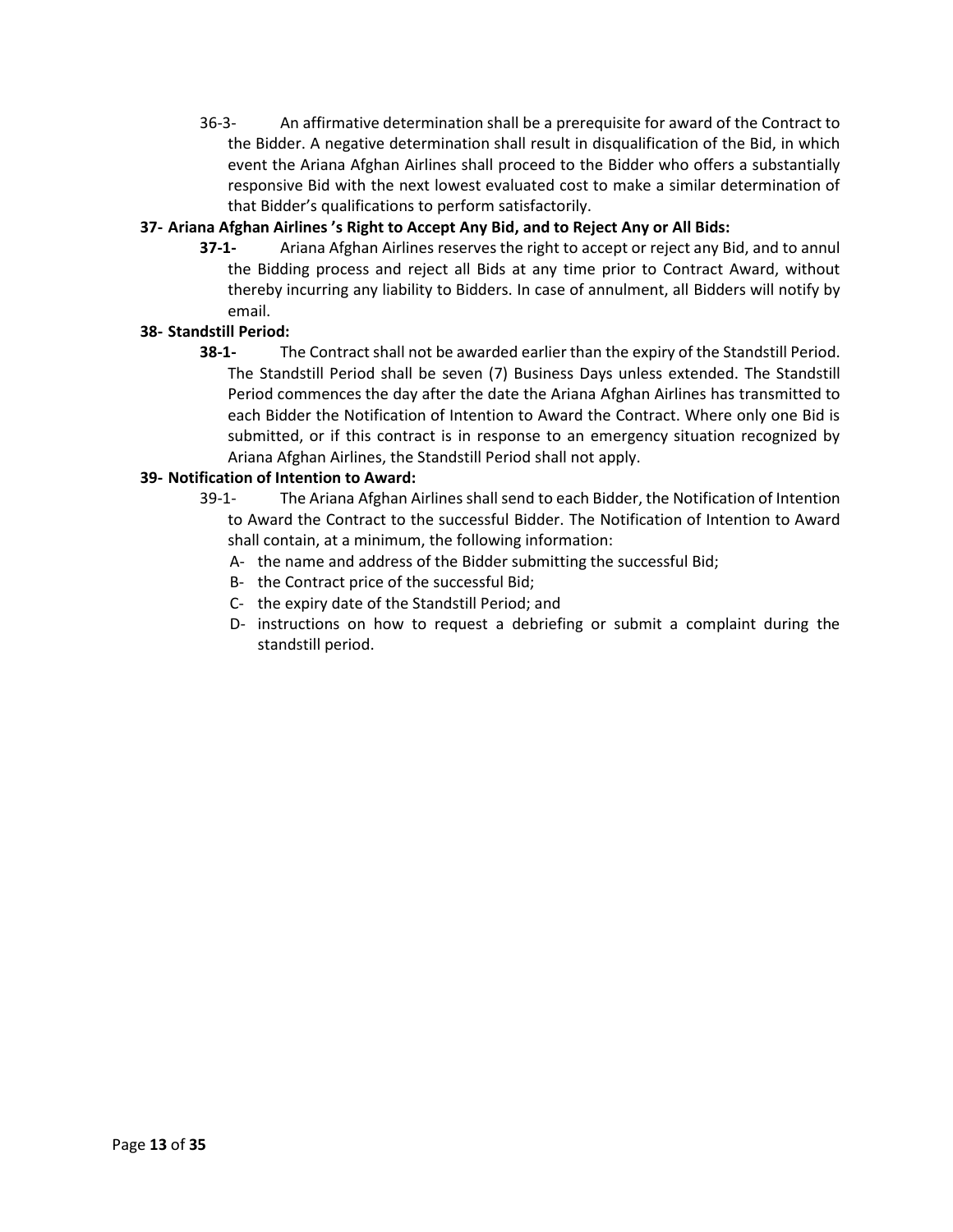# <span id="page-13-1"></span><span id="page-13-0"></span>**F. Award of Contract**

# **40- Award Criteria**

- 40-1- Ariana Afghan Airlines shall award the Contract to the successful Bidder. This is the Bidder whose Bid has been determined to be the Most Advantageous Bid. This is the Bid of the Bidder that meets the qualification criteria and whose Bid has been determined to be:
- A) substantially responsive to the bidding document.

# <span id="page-13-2"></span>**41- Notification of Award**

- 41-1- Prior to the date of expiry of the Bid validity and upon expiry of the Standstill Period, or any extension thereof, and, upon satisfactorily addressing any complaint that has been filed within the Standstill Period, Ariana Afghan Airlines shall notify the successful Bidder, in writing, that its Bid has been accepted. The notification of award is also called the "Letter of Acceptance.
- 41-2- The Contract Award Notice shall be published on the Ariana Afghan Airlines 's website with free access for at least 10 days.

# <span id="page-13-3"></span>**42- Debriefing by Ariana Afghan Airlines:**

- 42-1- On receipt of the Bidder's Notification of Intention to Award, an unsuccessful Bidder has two (2) Business Days to make a written request to the Ariana Afghan Airlines for a debriefing. The Ariana Afghan Airlines shall provide a debriefing to all unsuccessful Bidders whose request is received within this deadline.
- 42-2- Where a request for debriefing is received within the deadline, the Ariana Afghan Airlines shall provide a debriefing within three (3) Business Days, unless the Ariana Afghan Airlines decides, for justifiable reasons, to provide the debriefing outside this timeframe. In that case, the standstill period shall automatically be extended until five (5) Business Days after such debriefing is provided. If more than one debriefing is so delayed, the standstill period shall not end earlier than five (5) Business Days after the last debriefing takes place. The Ariana Afghan Airlines shall promptly inform, by the quickest means available, all Bidders of the extended standstill period.
- 42-3- Where a request for debriefing is received by the Ariana Afghan Airlines later than the three (3)-Business Day deadline, the Ariana Afghan Airlines should provide the debriefing as soon as practicable, and normally no later than fifteen (15) Business Days from the date of publication of Public Notice of Award of contract. Requests for debriefing received outside the three (3)-day deadline shall not lead to extension of the standstill period.
- 42-4- Debriefings of unsuccessful Bidders may be done in writing or verbally. The Bidder shall bear their own costs for debriefing meeting.

#### <span id="page-13-4"></span>**43- Signing of Contract:**

- 43-1- Ariana Afghan Airlines shall send to the successful Bidder the Letter of Acceptance including the Contract Agreement.
- 43-2- The successful Bidder shall sign, date and return to the Ariana Afghan Airlines, the Contract Agreement within seven (7) days of its receipt.

#### <span id="page-13-5"></span>**44- Performance Security**:

44-1- Within ten (10) days after receiving the acceptance letter from Ariana Afghan Airlines, the Bidder must deposit the performance guarantee amount to the Ariana Bank Account that will be introduced.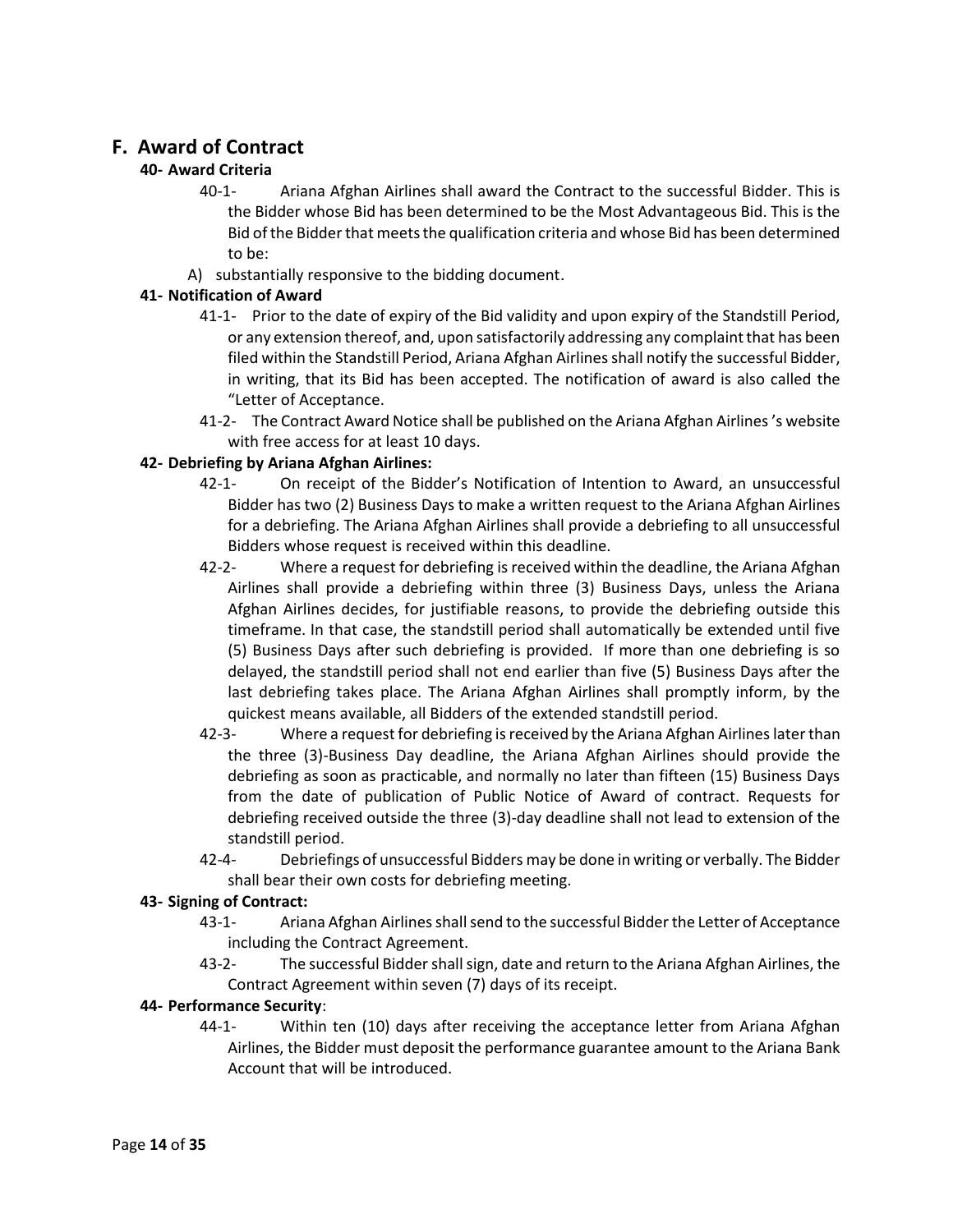44-2- Failure of the successful Bidder to submit the above-mentioned Performance Security or sign the Contract shall constitute sufficient grounds for the annulment of the award and forfeiture of the Bid Security. In that event the Ariana Afghan Airlines may award the Contract to the Bidder offering the next Most Advantageous Bid.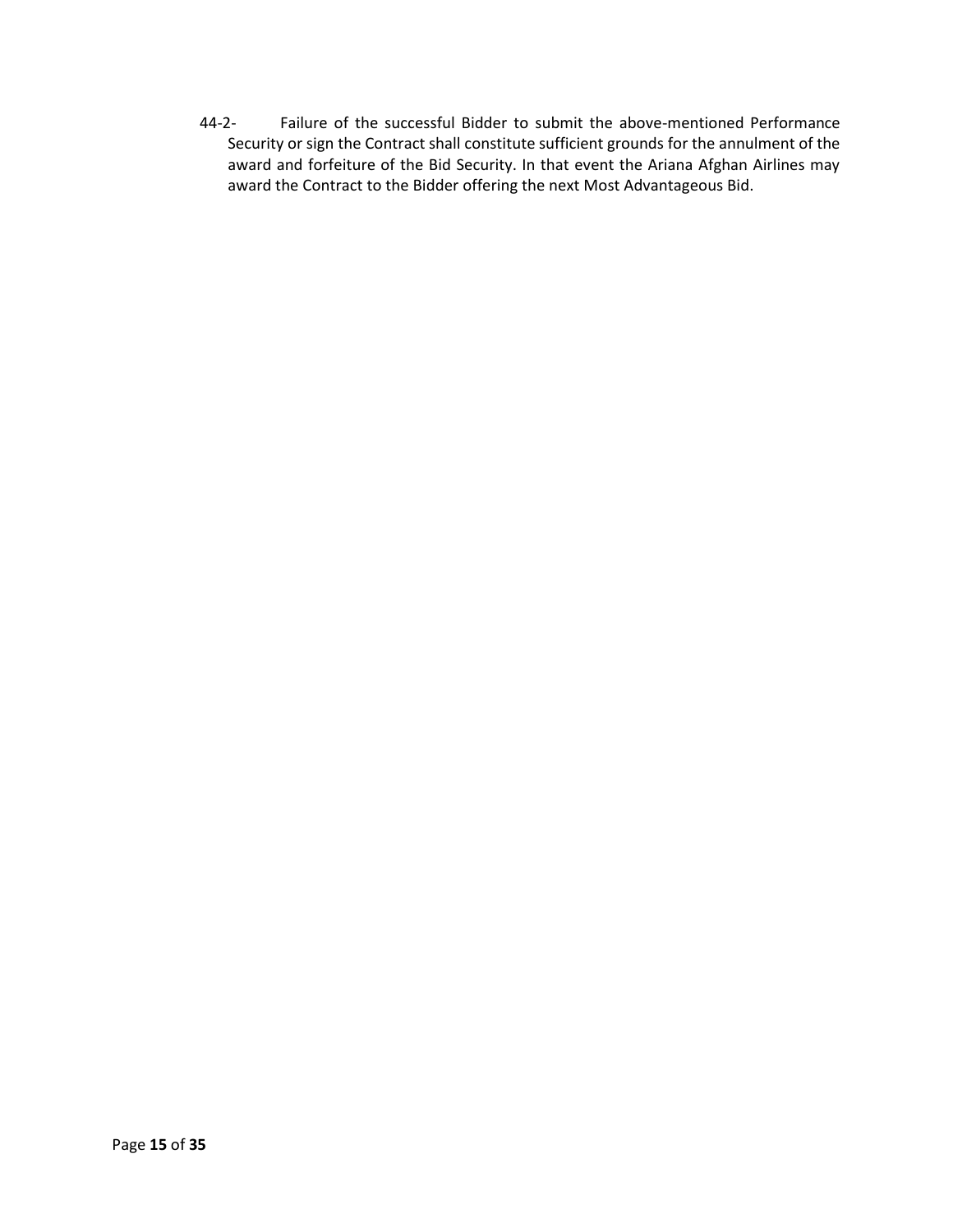# <span id="page-15-0"></span>**Section II - TOR**

# TOR and Evaluation Criteria for Hiring General Sales Agent (GSA) in Stations (Passenger ticket and cargo)

#### **45-** Background:

<span id="page-15-1"></span>Ariana Afghan Airlines is a State-Owned-Company operating in accordance with Afghan laws, Afghanistan Civil Aviation regulations, ICAO standards and recommendations, and IATA rules.

Ariana Afghan Airlines Co. Ltd is the oldest airline of Afghanistan and serves as the country's national carrier, established on 27<sup>th</sup> January 1955. ARIANA AFGHAN AIRLINES is rich in history and proudly offers their passengers a well-maintained air fleet, convenient routes, attractive prices, and the best of traditional Afghan hospitality.

In 1957 an agreement was negotiated between the Royal Afghan Government and the United States International Co-Operation Administration (ICA) to create a partnership with a leading American airline company. Ariana was reincorporated as a limited Liability Company with 51% of the shares owned by various entitles of the Afghan Government, and the remaining 49% acquired by Pan American World Airways. This partnership had two objectives - to operate the airline profitably and to train Afghan employees to eventually fulfil all operational and Management roles. This meant years of training and development, and to a major extent, both objectives were accomplished. Initially staffed with foreign pilots and mechanics when the airline first began, ARIANA AFGHAN AIRLINES 's major personnel is now comprised of local Afghan trained professionals.

The company used to be one of the popular carriers in the region as well as in the world with flights to most of the countries in the world including USA. However, past decades' war has adversely impacted Ariana Afghan Airlines and hindered company's competitive position in the air travel market. Nonetheless, Afghanistan is now making a new start after decade of disastrous years of conflict with the support of country leadership and international community.

Currently, with base at Kabul International Airport (KIA)-Kabul, ARIANA AFGHAN AIRLINES operates domestically and provides international linkages to countries such as UAE, China, India, Russia, Saudi Arabia, Turkey, Islamic Republic of IRAN and Pakistan, Kingdom OF QATAR.

As of today, ARIANA AFGHAN AIRLINES is fully owned by the Afghan government. The company is governed by Board of Management, Board of Supervisors, Board of Directors and Board of Shareholders. The main shareholders of the company are Ministry of Finance, Ministry of Economy, Afghan National Bank and Pashtany Bank.

#### <span id="page-15-2"></span>**46- Purpose of Assignment:**

- 46-1- ARIANA AFGHAN AIRLINES is looking to hire a reputable and experienced GSA for INDIA, specially in Delhi, the GSA will act as sales agent for passenger tickets and cargo consignment. It is required that GSA shall have enough sources to run the related works in timely manner with expected quality, which may result in higher customer satisfaction.
- 46-2- All costs related to running the GSA's business are the responsibility of the GSA including insurance, rent, general office expenses and any travel within the country or region needed to promote and sell the services. The GSA shall be good assistant to Ariana's station manager/team and providing help and facility in daily works and making professional connections to public and private sectors for delivery of better and timely services to end users.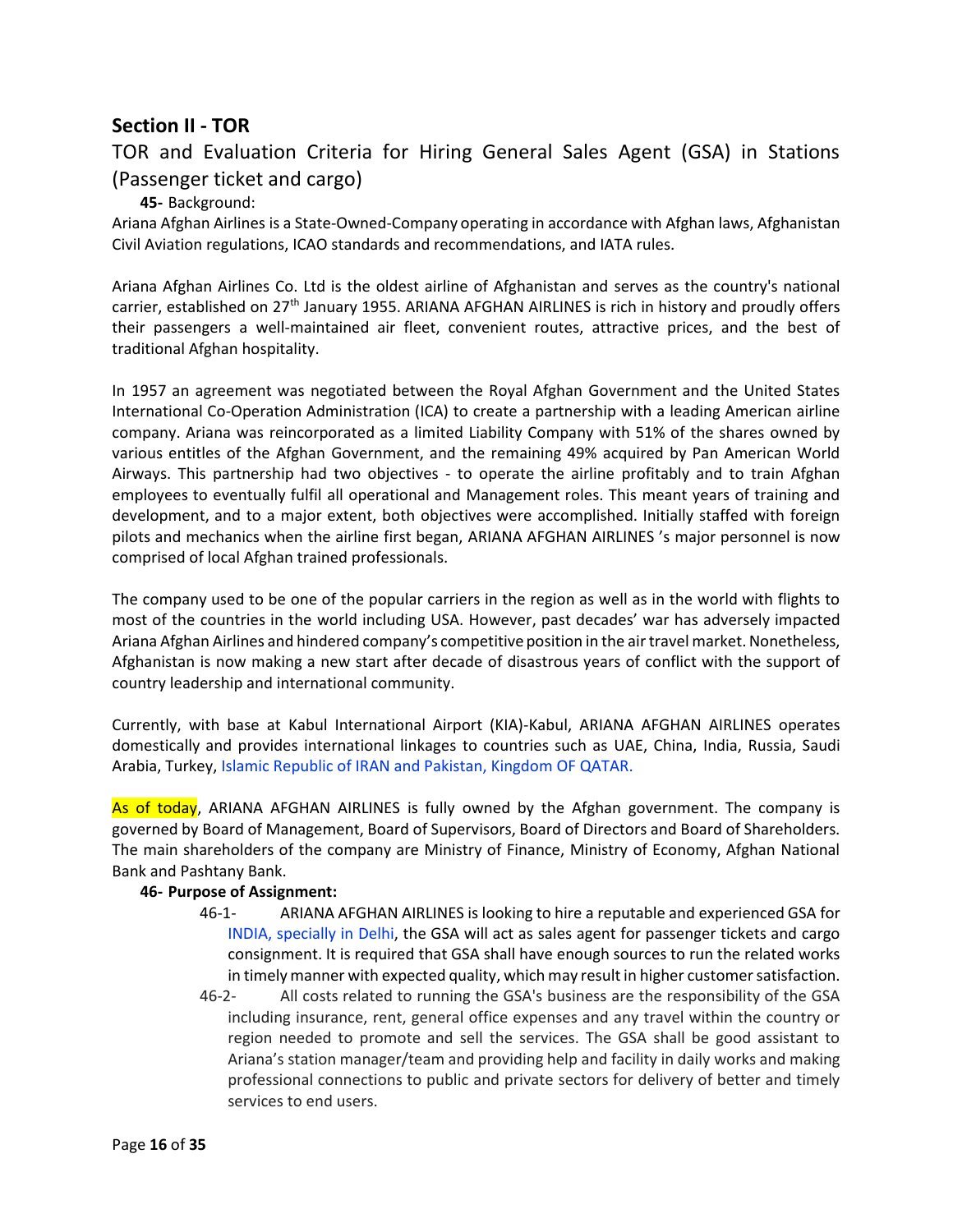#### 46-3- GSA Service provider need to review the TOR and sign it for further process

46-4- If the GSA did not accept and signed the TOR, so their offer will not review.

# **47- Specific Responsibilities of GSA will be but not limited to following:**

- <span id="page-16-0"></span>• Play main and active part in general sales of services (passenger ticket and cargo) to customers and conduct adequate plan to increase revenues.
- Create and maintain sustainable market and target appropriate customer's segment for long-time business.
- Having well established offices and facilities for working team and sales agents throughout commercial areas.
- Assist Ariana representative in preparing joint promotion and marketing strategies.
- Facilitate official meetings and talk for Ariana team and delegation to aviation or other relevant entities for all relevant matters.
- Update Ariana representative or core team on market changes and business opportunities when applicable.
- Obtain and hold required working certificates/visas and licenses. For Ariana Afghan Airlines team.
- Having strong connection, qualified and expert personnel plus equipped office in the airport for daily management of works/ as a sales point.
- Accept and assist assigned members/delegation/audit from Ariana side for planned works or purposes.
- The GSA shall assign a Public Relation Officer (PRO) to coordinate the work, related to the ARIANA AFGHAN AIRLINES with the local government departments.
- Assist ARIANA AFGHAN AIRLINES employee to obtain necessary authorization or work permits.
- Perform other related tasks as advised by ARIANA AFGHAN AIRLINES representative.
- Providing and operating enquiry, reservations and dedicated booking offices readily identifiable as the offices of the principal, and equipped and staffed for the sale of transportation for passengers over the counter, by mail or by telephone,
- The sale of transportation on the regular air services of the principal,
- Solicitation and promotion of sales on the regular air services of the principal,
- Undertaking of special publicity and promotional campaigns when so requested by the principal, the costs of which shall be subject to the prior approval of the principal and shall be rechargeable to the principal,
- Prominently display, as far as practical, of the principal's advertising, publicity and display material in the windows and interiors of the GSA's offices in the Territory.
- Bringing promptly to the notice of the GSA's booking and reservations staff and to Sales Agents in the Territory instructions, special advises and sales points sent to GSA by the Principal.
- Advise to passengers concerning passport, health, currency, immigration and other regulations in force in countries to and through which they are to travel and ensuing as far as practicable that such regulations are observed by all such passenger.
- Distribution to such Sales Agents of timetables and other publicity matter provided by the principal
- Establishing and maintaining relations with the low press within the territory for the purpose of distributing press releases and information about the principal the contents of which shall be approved by the principal in advance endued
- Advertising, marketing, promoting and publishing the services of the principal in every reasonable way within the Territory
- Representing the Principal when required on exhibitions, fairs, press conferences, etc.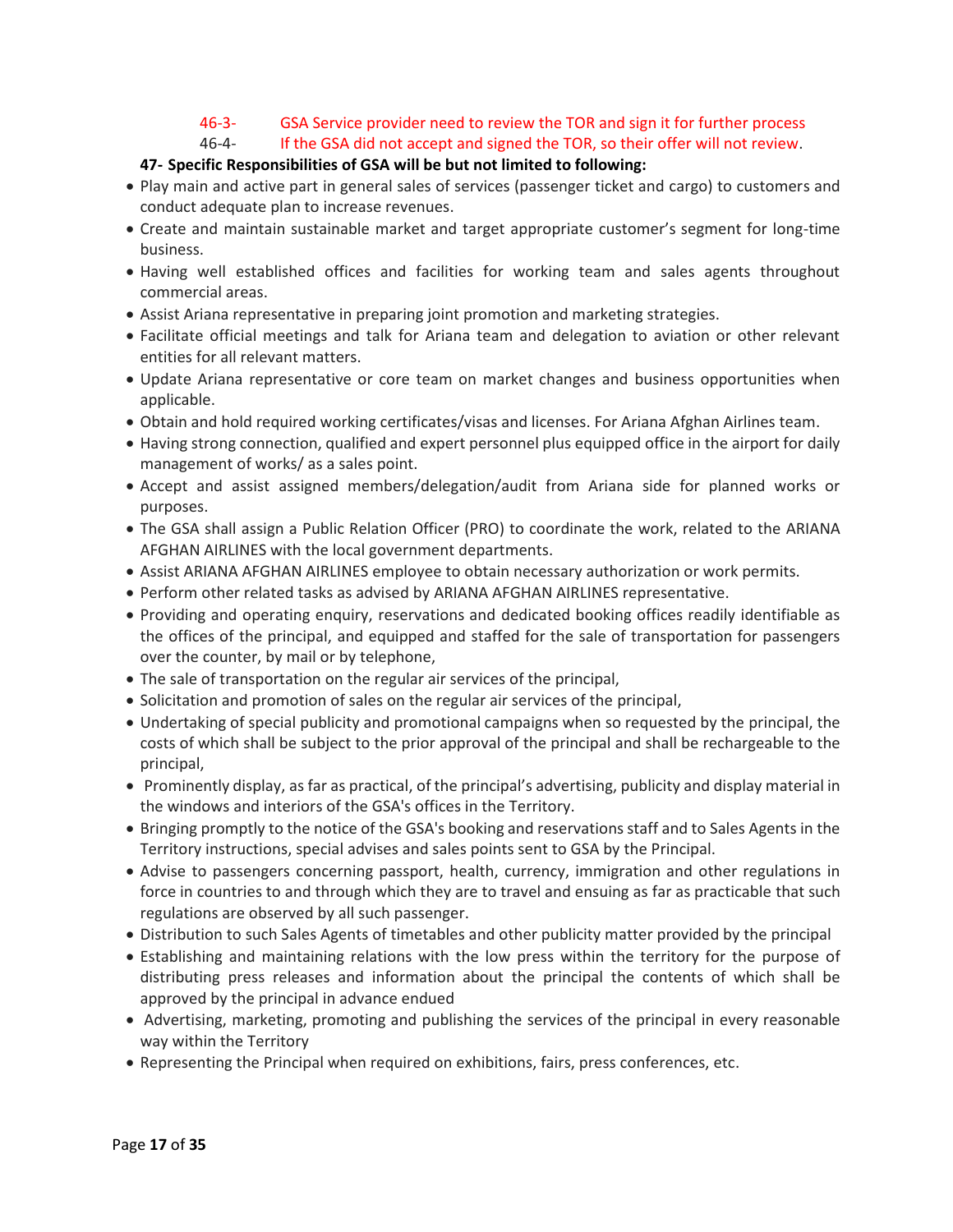- Establishing and maintaining contact with appropriate government and administrative agencies in the territory relating to air transportation in order to handle any necessary filings, approvals, and discussion with such agencies.
- All other activities that may reasonably be considered essential or useful for the purposes of implementation of this agreement
- The GSA should have related experience in the field at least Two Years.
- The principal has the authority to observe activities of GSA, it at any time it is not profitable. GSA and principal will discuss mutually and ensure successful operation in the territory
- The GSA must obey and follow all rules and regulations of the Principal in the Territory.
- The GSA is liable to pay its own taxes and tariffs of the Territory and the principle is liable for its.
- The principle shall allow sales of tickets up to 50000USD (Fifty thousand UDS) of security deposit amount and using of Ariana net system will be on credit basis.
- The GSA must cooperate in relation of the Principal with Civil Aviation Ministry of INDIA and other related authorities for getting slot time, flight permission, landing permission in IGI Airport, and other necessary issues with the principal.
- Preparation of documents required by governmental authorities, IATA industry organizations or by the Principal GSA in accordance with the existing standards, as well as compliance with all existing provisions of applicable law, and performing all other services which can be reasonably required by the principal pursuant to this agreement.
- The GSA shall provide weekly reports of present and future market developments, including the activities of the principal's competitors as well as any other sales or commercial information that might reasonably be required by the principal
- Preparation of all documents required by local or international regulations or as may reasonably be required by the principal such as a declaration for fiscal purposes.
- The GSA shall comply with all provisions of the IATA Traffic Resolutions in the sales of business.
- Preparation of all documents required by local or international regulations or as may reasonably be required by the principal, such as a declaration for fiscal purposes.
- The GSA shall comply with all provisions of the IATA Traffic Resolutions in the sales of business.
- The GSA shall deposit 150000 USD as a security deposit to the principal account.
- The GSA is responsible to provide list of PSA (Travel agents) which are under umbrella of the GSA and the ORC will be track by the sales report of these PSAs.

#### <span id="page-17-0"></span>**48- The GSA undertakes:**

- 1. The employment of sufficient trustworthy and competent staff to undertake the responsibilities Under this agreement.
- 2. The provision and maintenance of suitable areas at the offices to be used for the transaction the Services provided for in this agreement. The office will be suitably located, clearly identified Premises satisfactory to the principal, and telephone number(s) for the GSA and the Principal will Be published referring the locations that are available.
- 3. The distribution of timetables, tariffs, promotional and other advertising materials to corporate and Travel agents and the general public with the territories with the prior permission of Principal.

4. The GSA shall provide a furnished office for Principle's representative in business area of the Delhi city with all utilities to be used for daily activities of principle only.

5. GSA shall increase number of sales distributors (Travel Agency) in INDIA territory and reported to Ariana.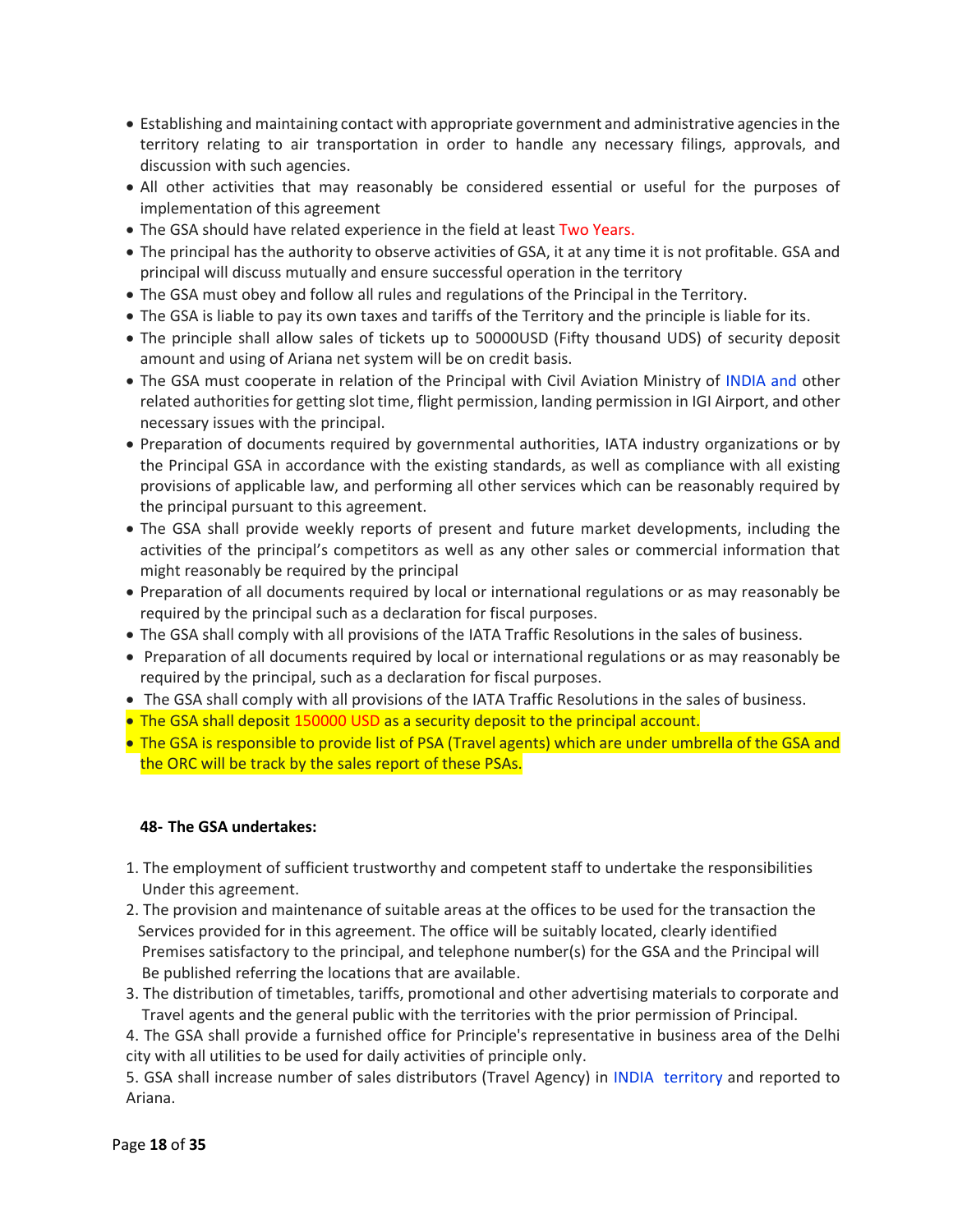6. GSA shall ensure minimum 75% passengers load from INDIA to Kabul.

7. GSA shall ensure minimum 50% of cargo load based on Aircraft capacity from INDIA to Kabul.

#### <span id="page-18-0"></span>**47- The following activities will be carried out on a regular basis at the GSA's cost**

- 1. Field sales and telephone sales campaigns.
- 2. Direct mailings including fax and Email Newsletters.
- 3. Market research (competitor analysis) / customer surveys, if requested
- 4. Present database usage of Ariana Afghan Airlines database set-up & update
- 6. Direct sales to travel agencies to improve the awareness of the product
- 7. Promotion through specialized corporate travel agencies and company implants

The GSA shall present an annual marketing plan for the Territory with periodical sub-divisions specifying all the actions and respective costs such marketing plan shall be documented and mutually signed between the Principal and the GSA. A weekly and monthly report with all marketing and sales activities. As well as any actions of importance taken by GSA, will be submitted and distributed to the respective levels of the principal by email.

The principal reserves the right to appoint employees to work with GSA in the Territory at its own cost and the GSA undertakes the following

1. The GSA shall arrange for the work visa / permit for the representatives of the principal.

2. The GSA shall assign a Public Relation Officer (PRO) to coordinate the work related to the principal with the local government departments.

#### **49-** Duration and Payment Scheme

The duration of agreement with selected GSA shall be 1 year. The duration of agreement may be extended in mutual agreement upon satisfactory performance of GSA, or ARIANA AFGHAN AIRLINES will have right to make other appropriate decision at the time.

The payment final terms and conditions shall be specified in the contract terms however, the scheme of services plus a fixed fee will be applicable.

**Approved By: -**

**Signature: -------------------**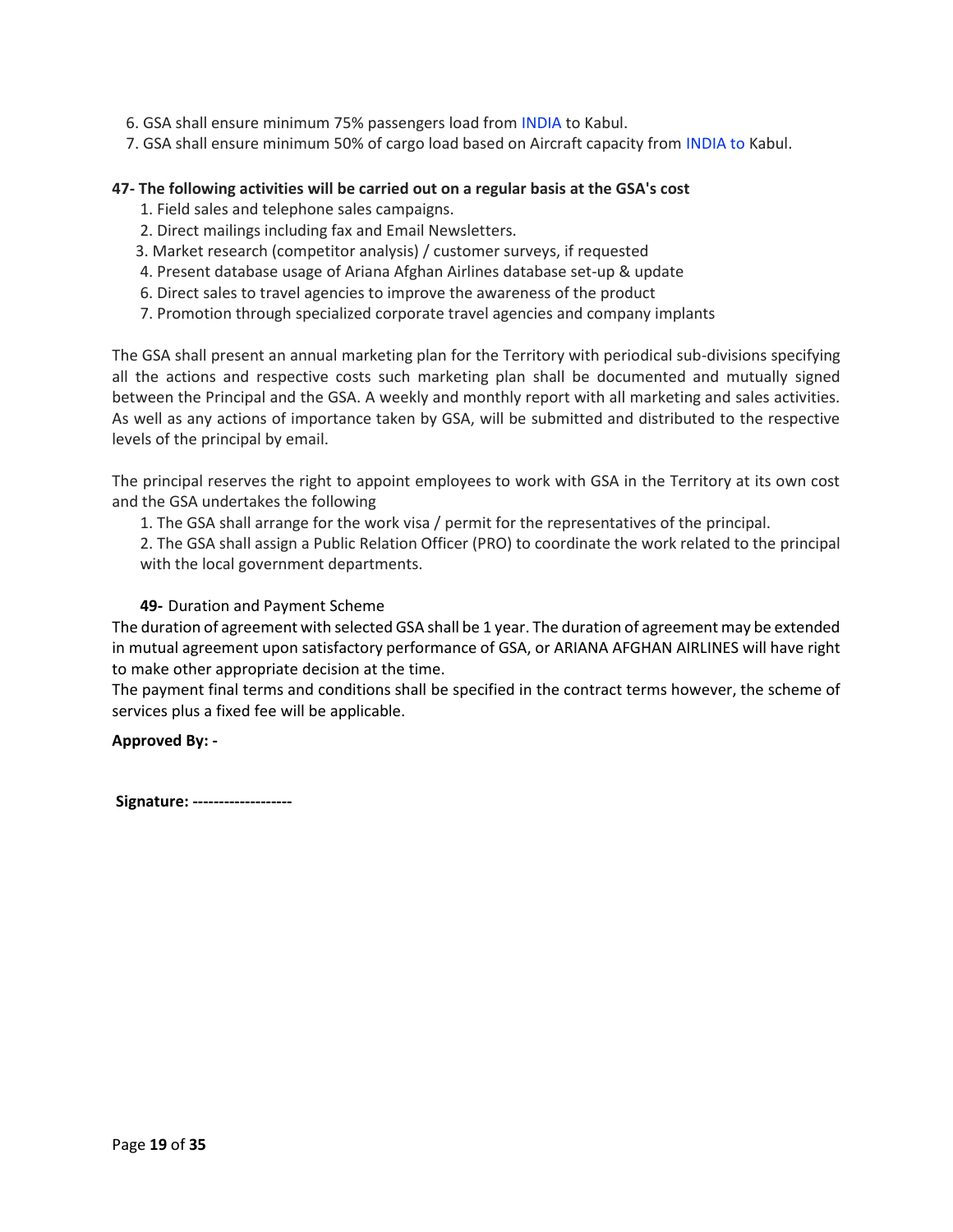# <span id="page-19-0"></span>**Section III - Evaluation and Qualification Criteria**

**50-** This section contains the criteria that the Ariana Afghan Airlines shall use to evaluate Bids and qualify Bidders through post-qualification. No other factor methods or criteria shall be used other than specified in this bidding document and TOR. The Bidder shall provide all the information requested in the forms included in Section IV, Bidding Forms**.**

**50-1- Evaluation:**

<span id="page-19-1"></span>ARIANA AFGHAN AIRLINES is looking to have a GSA (Cargo + Passenger) that can meet below minimum requirements/ criteria

| <b>Criteria of Selection</b>                                                                                    | <b>Bidder</b> | answer and |  |
|-----------------------------------------------------------------------------------------------------------------|---------------|------------|--|
|                                                                                                                 | reference     |            |  |
| The Bidder should have at least -3- branches as sales points in cities commercial areas for Cargo and Ticket    |               |            |  |
| <b>INDIA</b><br>specially<br>at<br>Delhi,<br>or<br>AT THE<br>any<br>other<br>equivalent<br>sales.<br>places.    |               |            |  |
| If not, the Bidder should provide guaranty letter that they will open the offices at the mentioned Areas within |               |            |  |
| after<br>of<br>months<br>signing<br>the<br>3<br>contract.                                                       |               |            |  |
| If the answer is "confirmed" please provide guaranty letter on the letterhead of your company and attach to     |               |            |  |
| the SBD                                                                                                         |               |            |  |
| <b>Bidder</b><br>should<br><b>The</b><br>have<br>least<br>3<br>of<br>at<br>relevant<br>experience.<br>years     |               |            |  |
| If the answer is Yes, please provided proof of the documents and attach to the SBD                              |               |            |  |
| The Bidder should hold valid and reliable aviation and technical certificates/license like IATA or any other    |               |            |  |
| equivalent/certificates/license.                                                                                |               |            |  |
| if the answer is Yes, please providing copy of the IATA and other certificates/license and attach to the SBD    |               |            |  |
| The Bidder should not have contract with any of the Airlines that fly from Afghanistan to INDIA and             |               |            |  |
| from INDIA to Kabul. If the answer is "confirmed" please provide guaranty letter on the letterhead of           |               |            |  |
| your company and attach to the SBD                                                                              |               |            |  |
| The vendor should accept the agreement which is available on section VI of the SBD, if the vendor did not       |               |            |  |
| provide acceptance letter of agreement the offer will be rejected                                               |               |            |  |
|                                                                                                                 |               |            |  |
| The Bidder should sign and stamp the TOR which is available on section II of this SBD, if the vendor did        |               |            |  |
| not sign and stamp the TOR the offer will be rejected.                                                          |               |            |  |
| The Bidder should completely fulfil and sign and stamp the letter of bid which is available on section IV of    |               |            |  |
| this SBD. if the vendor did not sign and stamp the letter of bid the offer will be rejected.                    |               |            |  |
|                                                                                                                 |               |            |  |
| The Bidder should sign and stamp the integrity pacts which is available on section V of this SBD. if the        |               |            |  |
| vendor did not sign and stamp the integrity pacts form the offer will be rejected.                              |               |            |  |
| The Bidder should provide work plan for the performance of contract. if the vendor did not provide the          |               |            |  |
| contract performance plan the offer will be rejected.                                                           |               |            |  |
|                                                                                                                 |               |            |  |
|                                                                                                                 |               |            |  |
| The Bidder should offer the lowest demand for commission and the highest price for cargo                        |               |            |  |
|                                                                                                                 |               |            |  |
| The bidder should provide equipped office for Ariana Station Manger on free of cost bases.                      |               |            |  |
|                                                                                                                 |               |            |  |
| The Bidder should provide contract performance guarantee letter                                                 |               |            |  |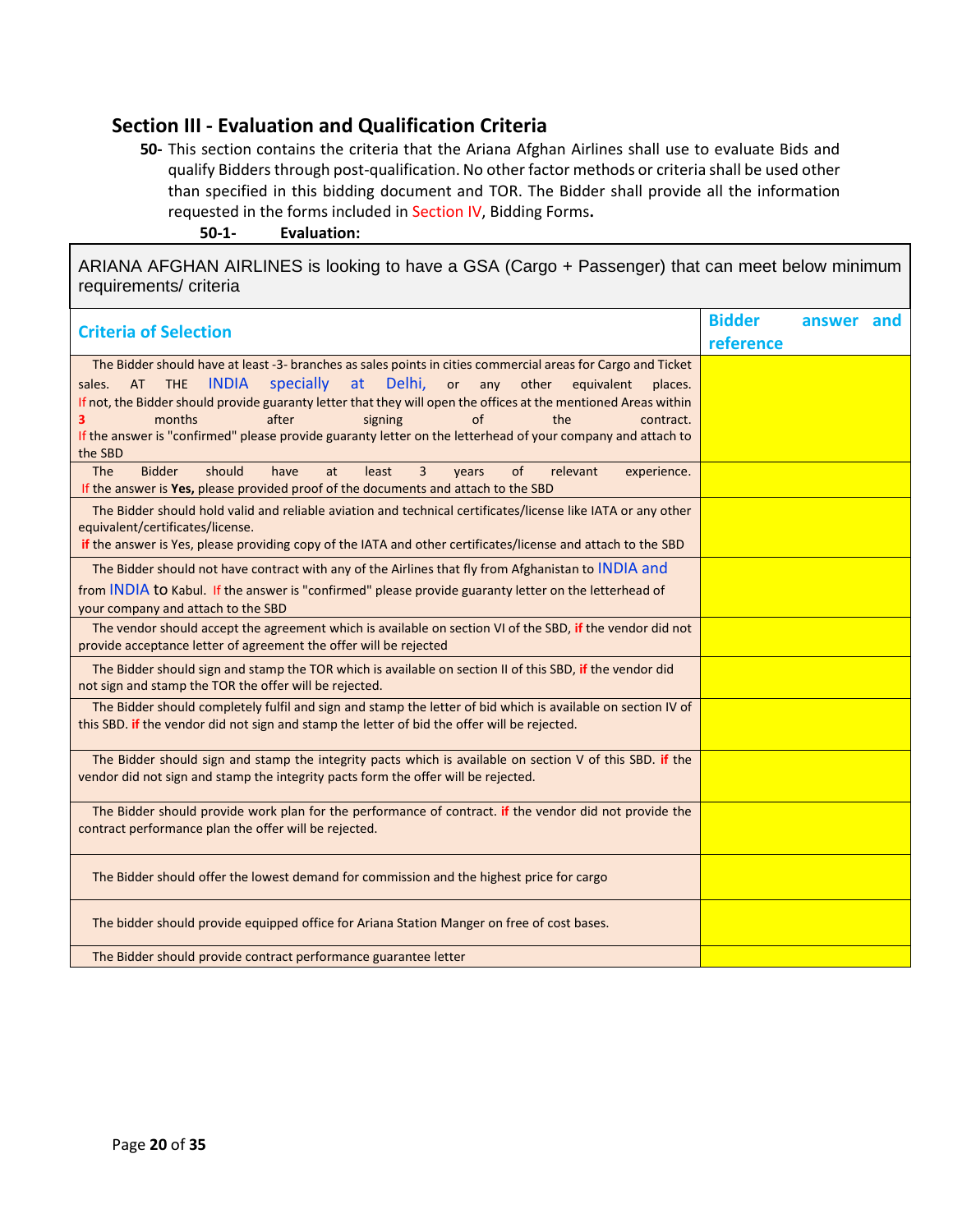# **51- Qualification:**

<span id="page-20-0"></span>All Bidders shall include the following information and documents with their Bids:

- a) copies of original documents defining the constitution or legal status, place of registration, and principal place of business; written power of attorney of the signatory of the Bid to commit the Bidder;
- b) total monetary value of Services performed for each of the last (2) years;
- c) experience in Services of a similar nature and size for each of the last  $(2)$  years, and details of Services under way or contractually committed; and names and address of clients who may be contacted for further information on those contracts;
- d) list of major systems proposed to carry out the Contract;
- e) qualifications and experience of key management and personnel proposed for the Contract;
- f) reports on the financial standing of the Bidder, such as profit and loss statements and auditor's reports for the past (2) years;
- g) information regarding any litigation, current or during the last (2) years, in which the Bidder is involved, the parties concerned, and disputed amount;
- h) upon request of Ariana, authority to the Ariana Afghan Airlines to seek references from the Bidder's bankers;

To qualify for award of the Contract, Bidders shall meet the following minimum qualifying criteria:

- a) annual volume of Services of at least the amount specified **below;**
- **b)** experience as GSA in the provision of at least two service contracts of a nature and complexity equivalent to the Services over the last (2) years (to comply with this requirement, Services contracts cited should be at least 70 percent complete) as specified **below;**
- c) proposals for the timely acquisition of the essential updated and new systems in the field of Ticket and Cargo space sales.
- d) Suitably qualified key personnel and other key personnel that the Bidder considers appropriate to perform the Services; and
- e) A consistent history of litigation or arbitration awards against the Bidder or any member of the GSA may result in disqualification.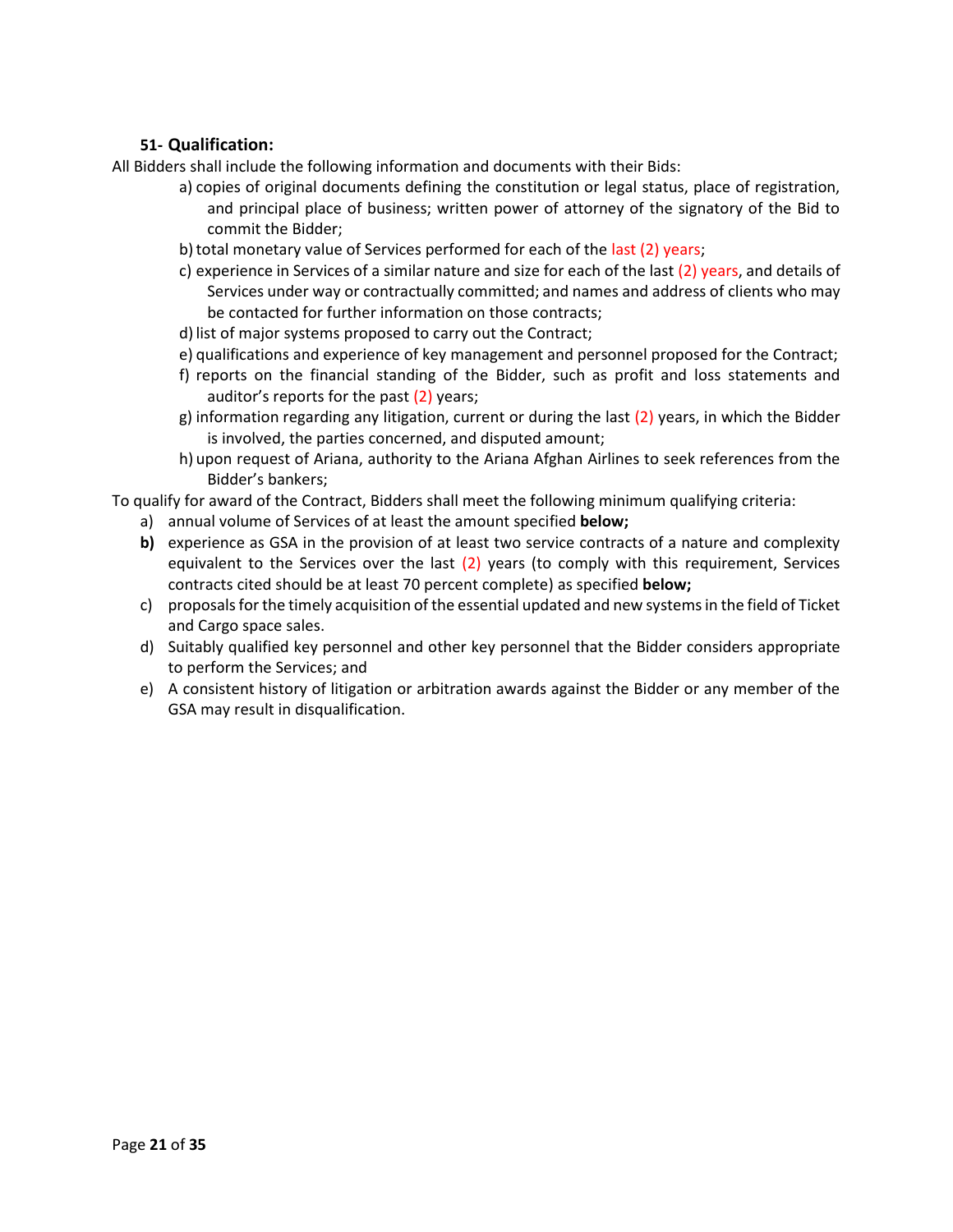# <span id="page-21-1"></span><span id="page-21-0"></span>**Section IV- Bidding Forms**

# **52- Letter of Bid**:

- **No reservations:** We have examined and have no reservations to the bidding document, including Addenda issued;
- **Eligibility:** We meet the eligibility requirements and have no conflict of interest.

We and any of our subcontractors:

- (i) have not been subject to disqualification by the Bank for non-compliance with obligations.
- (ii) [had been subject to disqualification by the Bank for non-compliance with obligations. An arbitral award on the disqualification case has been made in our favor.]
- **Conformity:** We offer to provide the GSA Services in conformity with the bidding document and TOR.
- Bid Price: The total price of our Bid, excluding any discounts offered in item (f) below is:

#### <span id="page-21-2"></span>**Passenger Ticket Sales commission set up**:

| Scope of Activities                                                                                                                                                                                           | Percentage of<br>commission | Other information if there is any |  |  |  |  |
|---------------------------------------------------------------------------------------------------------------------------------------------------------------------------------------------------------------|-----------------------------|-----------------------------------|--|--|--|--|
| Commission on Direct Passenger Ticket Sales                                                                                                                                                                   |                             |                                   |  |  |  |  |
| Overriding Commission on Territory Sales                                                                                                                                                                      |                             |                                   |  |  |  |  |
| Important Notice: The Bidder needs to fulfil the above-mentioned Table area which marked by yellow color because the lowest<br>offered Commission percentage will be a positive point in the evaluation stage |                             |                                   |  |  |  |  |

**Number of Flight ( ) \* estimated Ticket sales per flight ( ) \* Ticket Price ( ) = Total Contract ( )** 

#### **Cargo Services estimated set up:**

<span id="page-21-3"></span>

| Type of        | <b>Number</b>    | Cargo/per      | Targeted                                                             | <b>Price/per</b>  | Contract | <b>Security</b>                                                                                                              | <b>Minimum</b> | <b>Maximum</b> |
|----------------|------------------|----------------|----------------------------------------------------------------------|-------------------|----------|------------------------------------------------------------------------------------------------------------------------------|----------------|----------------|
| Aircraft       | οf               | flight         | Cargo per                                                            | <b>Chargeable</b> | Value    | <b>Deposit</b>                                                                                                               | annually       | annually       |
|                | <b>Estimated</b> |                | Year                                                                 | weight-KG         |          |                                                                                                                              | Cargo          | Cargo          |
|                | flights per      |                |                                                                      |                   |          |                                                                                                                              | Capacity       | Capacity       |
|                | Year             |                |                                                                      |                   |          |                                                                                                                              |                |                |
| <b>B737-CL</b> | 144              | 3000 KG for    | For B737/CL                                                          |                   | TBA      | <b>USD 150000</b>                                                                                                            | 50%            | 100%           |
|                | <b>Flights</b>   | <b>B737/CL</b> | 432000                                                               |                   |          |                                                                                                                              |                |                |
| A310           |                  |                |                                                                      |                   |          |                                                                                                                              |                |                |
|                |                  | 5000KG<br>for  | A310/<br>For                                                         |                   |          |                                                                                                                              |                |                |
|                |                  | A310           | 720000 KG                                                            |                   |          |                                                                                                                              |                |                |
|                |                  |                |                                                                      |                   |          | Important Notice: The Bidder needs to fulfil the above-mentioned Table area which marked by yellow color because the highest |                |                |
|                |                  |                | offered Cargo Price will be a positive point in the evaluation stage |                   |          |                                                                                                                              |                |                |

**Number of Flight ( ) \* estimated cargo per flight ( KG) \* Cargo Price ( ) = Total Contract ( )** 

#### **CAUTION:**

**MAIN SELECTION INDICATORS:**

- ➢ **FOR PASSENGER TICKETS: The lowest offered commission for passenger ticket is the main selection indicator.**
- ➢ **FOR CARGO: The highest offered Cargo price per KG with no commission is the main selection indicator.**
- **Discounts:** The discounts offered and the methodology for their application are:
	- A) The discounts offered are: [*Specify in detail each discount offered.*]
	- B) The exact method of calculations to determine the net price after application of discounts is shown below: [*Specify in detail the method that shall be used to apply the discounts*];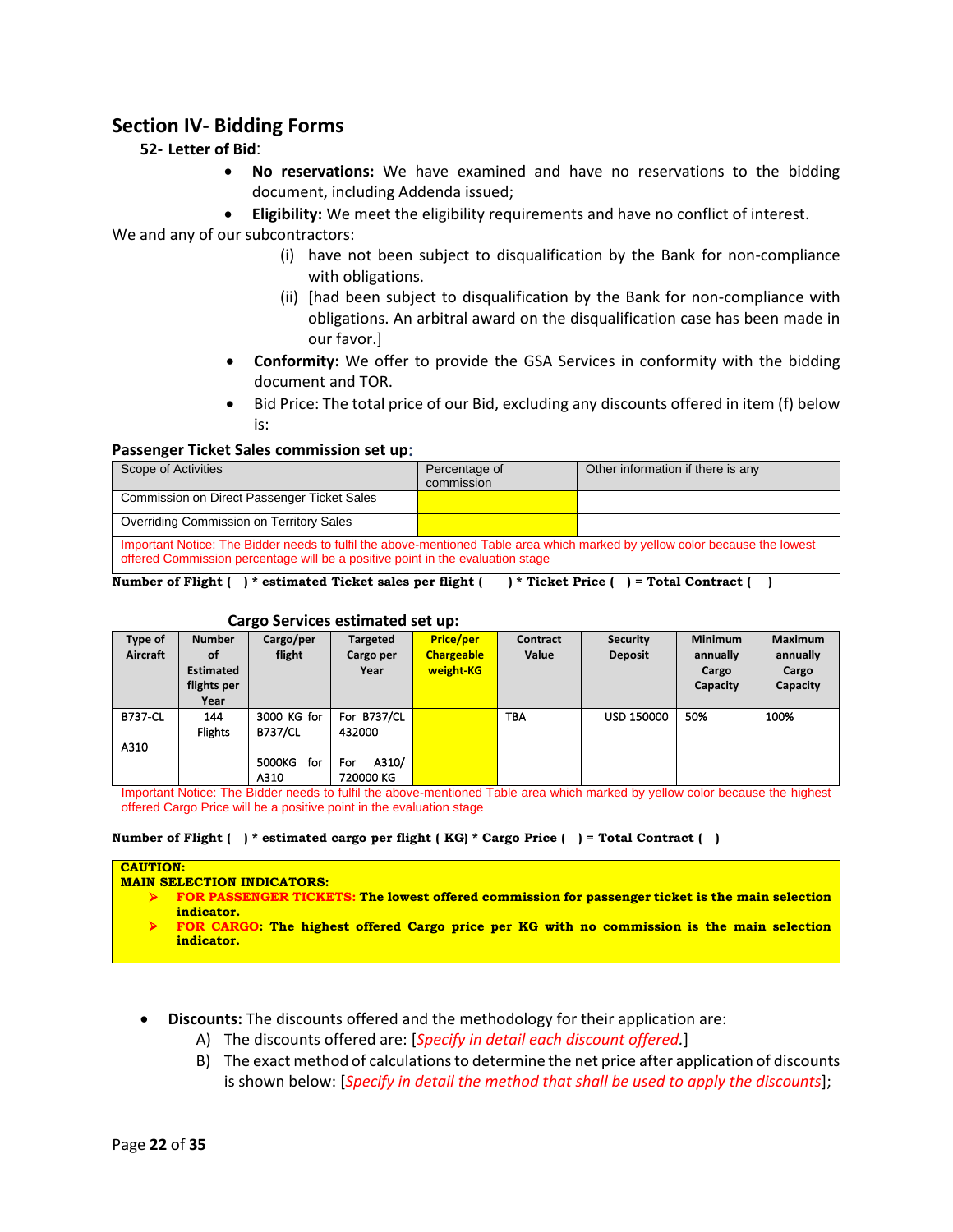- **Bid Validity Period:** Our Bid shall be valid for 60 days from *[insert day, month and year) ,* and it shall remain binding upon us and may be accepted at any time before the expiration of that period;
- A) **Performance Security:** If our Bid is accepted, we commit to obtain a Contract Performance Security in accordance with the bidding document;
- B) **One Bid Per Bidder:** We are not submitting any other Bid(s) as an individual Bidder, and we are not participating in any other Bid(s) as a Joint Venture member or as a subcontractor, and meet the requirements of SBD.

#### **Suspension and Debarment:**

- We, along with any of our subcontractors, suppliers, consultants, Systems manufacturers, or PSAs for any part of the contract, are not subject to, and not controlled by any entity or individual that is subject to, a temporary suspension or a debarment imposed.
- **Binding Contract**: We understand that this Bid, together with your written acceptance thereof included in your Letter of Acceptance, shall constitute a binding contract between us, until a formal contract is prepared and executed;
- **Not Bound to Accept:** We understand that you are not bound to accept the lowest evaluated cost Bid, the Most Advantageous Bid or any other Bid that you may receive; and
- **Fraud and Corruption:** We hereby certify that we have taken steps to ensure that no person acting for us or on our behalf engages in any type of Fraud and Corruption.

# **Name of the Bidder**: [*insert complete name of the Bidder*]

**Name of the person duly authorized to sign the Bid on behalf of the Bidder**: \*[*insert complete name of person duly authorized to sign the Bid*]

Person signing the Bid shall have the power of attorney given by the Bidder. The power of attorney shall be attached with the Bid Schedules.

**Title of the person signing the Bid**: [*insert complete title of the person signing the Bid*]

# **Signature of the person named above**: [*insert signature of person whose name and capacity are shown above*]

**Date signed** [*insert date of signing*] **day of** [*insert month*], [*insert year*]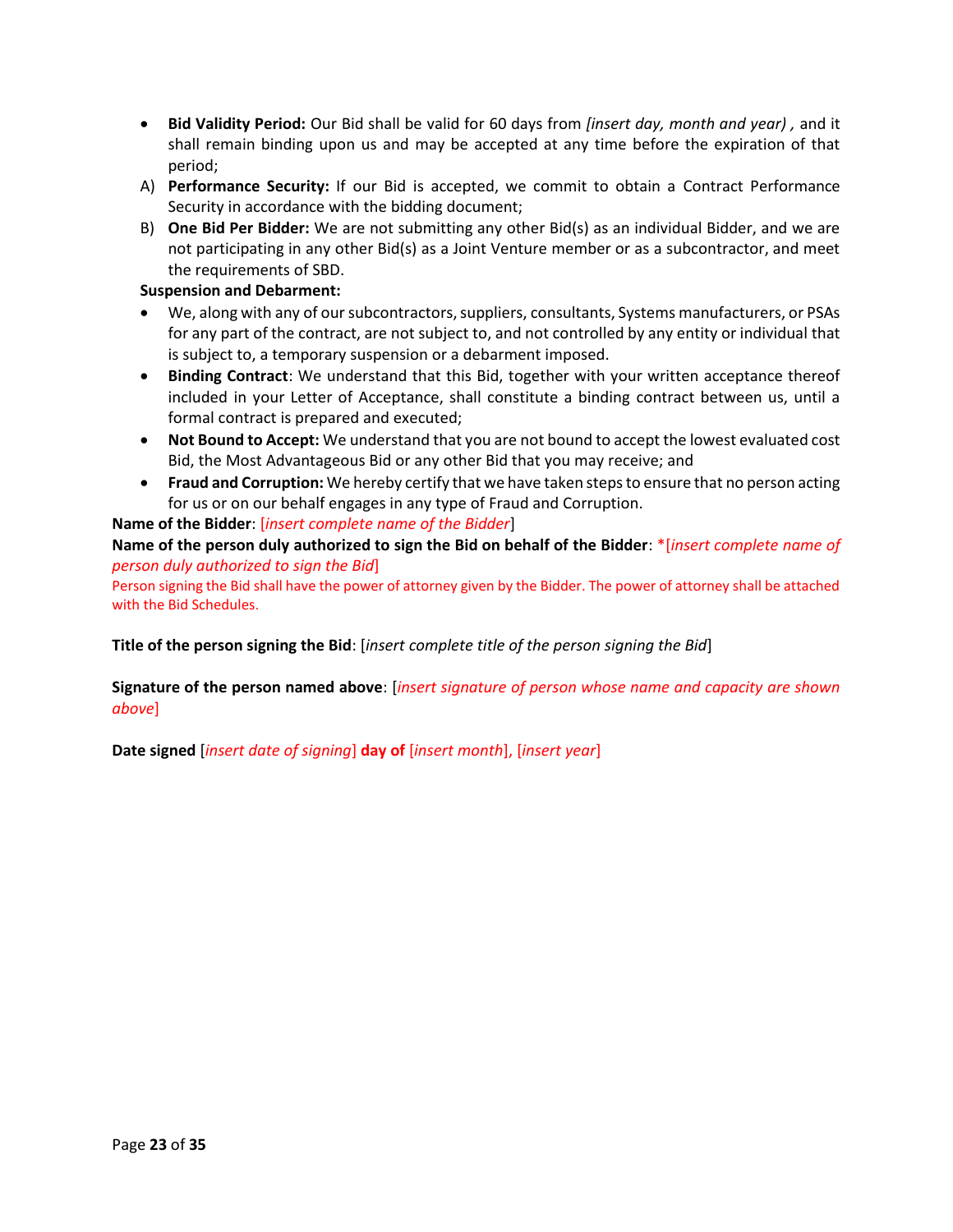# <span id="page-23-0"></span>**Bidder Information Form**

*[The Bidder shall fill in this Form in accordance with the instructions indicated below. No alterations to its format shall be permitted and no substitutions shall be accepted.]* Date: *[insert date (as day, month and year) of Bid submission*] RFB No.: *[insert number of Bidding process]* Page \_\_\_\_\_\_\_\_ of\_ \_\_\_\_\_\_ pages

1. Bidder's Name *[insert Bidder's legal name]*

2. Bidder's actual or intended country of registration: *[insert actual or intended country of registration]*

3. Bidder's year of registration: *[insert Bidder's year of registration]*

4. Bidder's Address in country of registration: *[insert Bidder's legal address in country of registration]*

5. Bidder's Authorized Representative Information Name: *[insert Authorized Representative's name]* Address: *[insert Authorized Representative's Address]* Telephone/Fax numbers: *[insert Authorized Representative's telephone/fax numbers]* Email Address: *[insert Authorized Representative's email address]*

6. Attached are copies of original documents of *[check the box(es) of the attached original documents]*

- $\Box$  Articles of Incorporation (or equivalent documents of constitution or association), and/or documents of registration of the legal entity named above.
	- Legal and financial autonomy
	- Operation under commercial law

<sup>7.</sup> Included are the organizational chart, a list of Board of Directors, and the beneficial ownership. *the successful Bidder shall provide additional information on beneficial ownership, using the Beneficial Ownership Disclosure Form.]*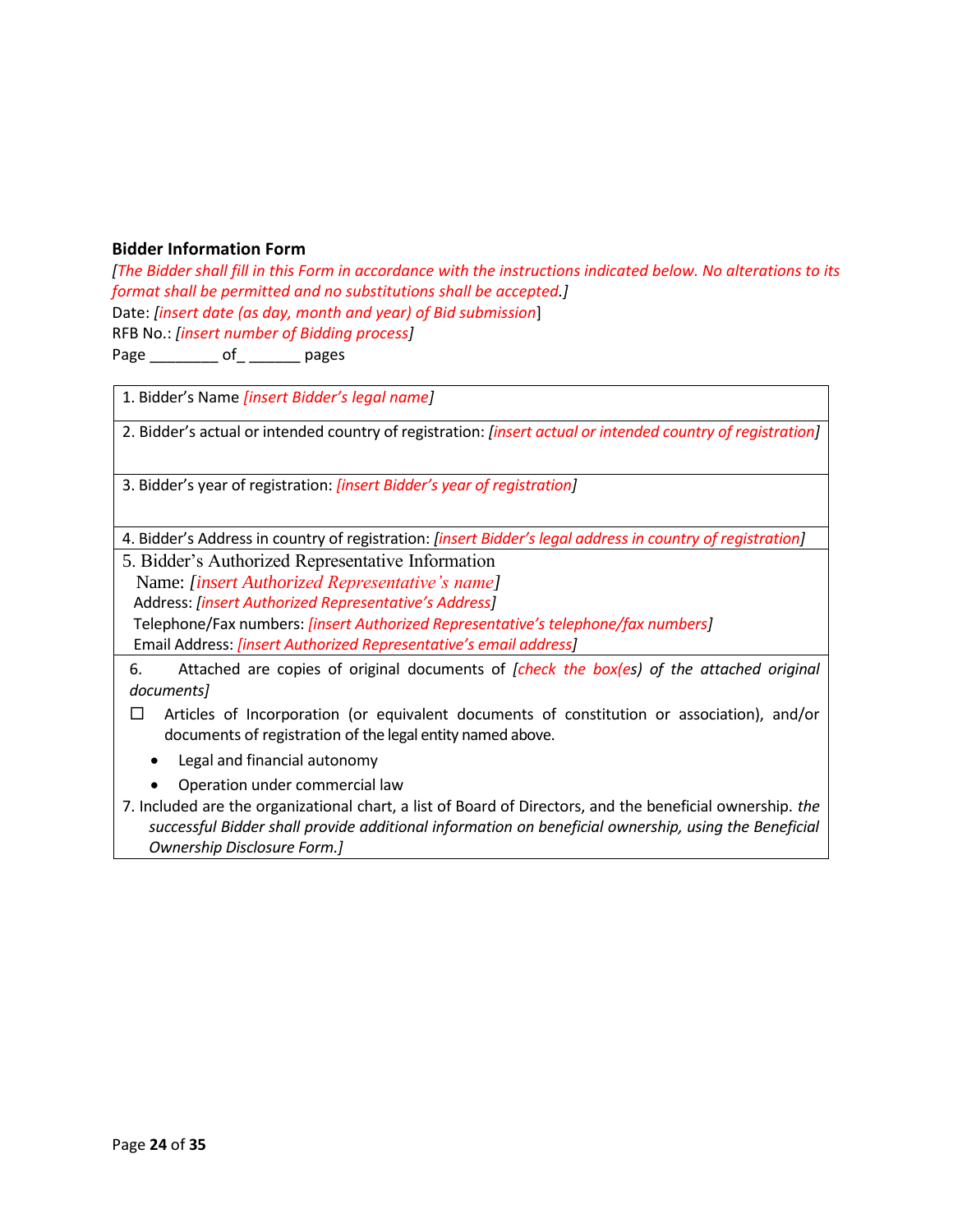# <span id="page-24-1"></span><span id="page-24-0"></span>Qualification Information

# **1- Individual Bidders:**

1. Constitution or legal status of Bidder: [*attach copy]*

Place of registration: [*insert]*

Principal place of business: [*insert]*

Power of attorney of signatory of Bid: [*attach]*

- 2. Total annual volume of Services performed in (3) years, in the internationally traded currency specified **in the SBD**: [*insert]*
- 3. Services performed as prime GSA on the provision of Services of a similar nature and volume over the last (3) years. The values should be indicated in the same currency used for Item 1.2 above. Also list details of Services under way or committed, including expected completion date.

| Project |  |  | name and Name of company | Type of Services provided Value of contract |  |
|---------|--|--|--------------------------|---------------------------------------------|--|
| country |  |  | and contact person       | and year of completion                      |  |
| (a)     |  |  |                          |                                             |  |
|         |  |  |                          |                                             |  |
| (b)     |  |  |                          |                                             |  |

**53-** Qualifications and experience of key personnel proposed for administration and execution of the Contract. Attach biographical data.

| Position | Name |           | Years of experience Years of experience in |
|----------|------|-----------|--------------------------------------------|
|          |      | (general) | proposed position                          |
| (a)      |      |           |                                            |
|          |      |           |                                            |
| (b)      |      |           |                                            |
|          |      |           |                                            |

- **54-** Financial reports for the last (3) years: balance sheets, profit and loss statements, auditors' reports, etc. List below and attach copies.
- **55-** Evidence of access to financial resources to meet the qualification requirements: cash in hand, lines of credit, etc. List below and attach copies of support documents. We certify/confirm that we comply with eligibility requirements.
- **56-** Name, address, and telephone, telex, and facsimile numbers of banks that may provide references if contacted by the Ariana Afghan Airlines.
- **57-** Information regarding any litigation, current or within the last (3) years, in which the Bidder is or has been involved.

| Other party(ies) | Cause of dispute |       |  | Details of litigation Amount involved |
|------------------|------------------|-------|--|---------------------------------------|
|                  |                  | award |  |                                       |
| (a)              |                  |       |  |                                       |
| (b)              |                  |       |  |                                       |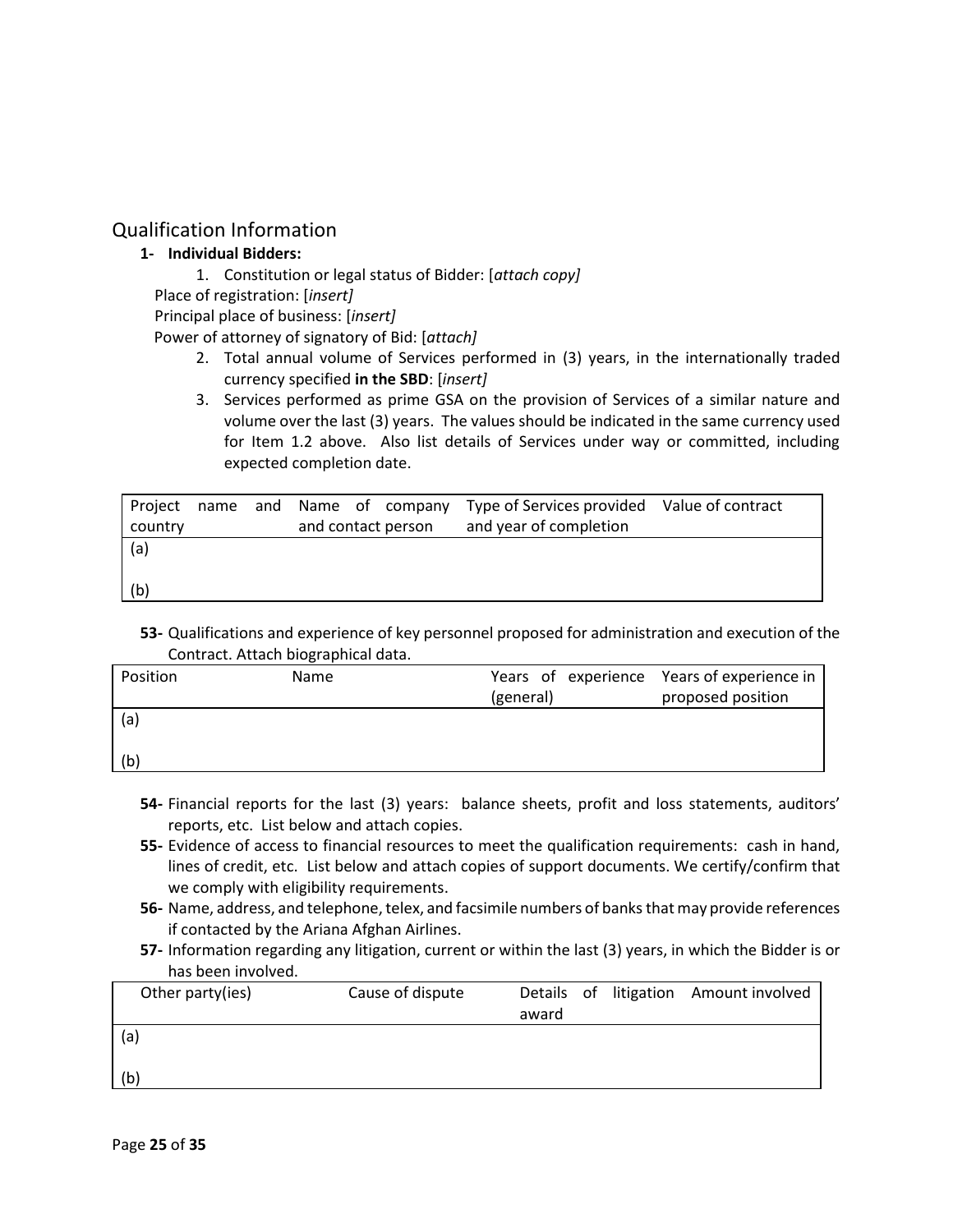# **2-Additional Requirements:**

• Bidders should provide any additional information required **in the SBD**.

# <span id="page-25-0"></span>**52- Work Plan**

Need complete work plan for the performance of contract and shall be provided by the bidder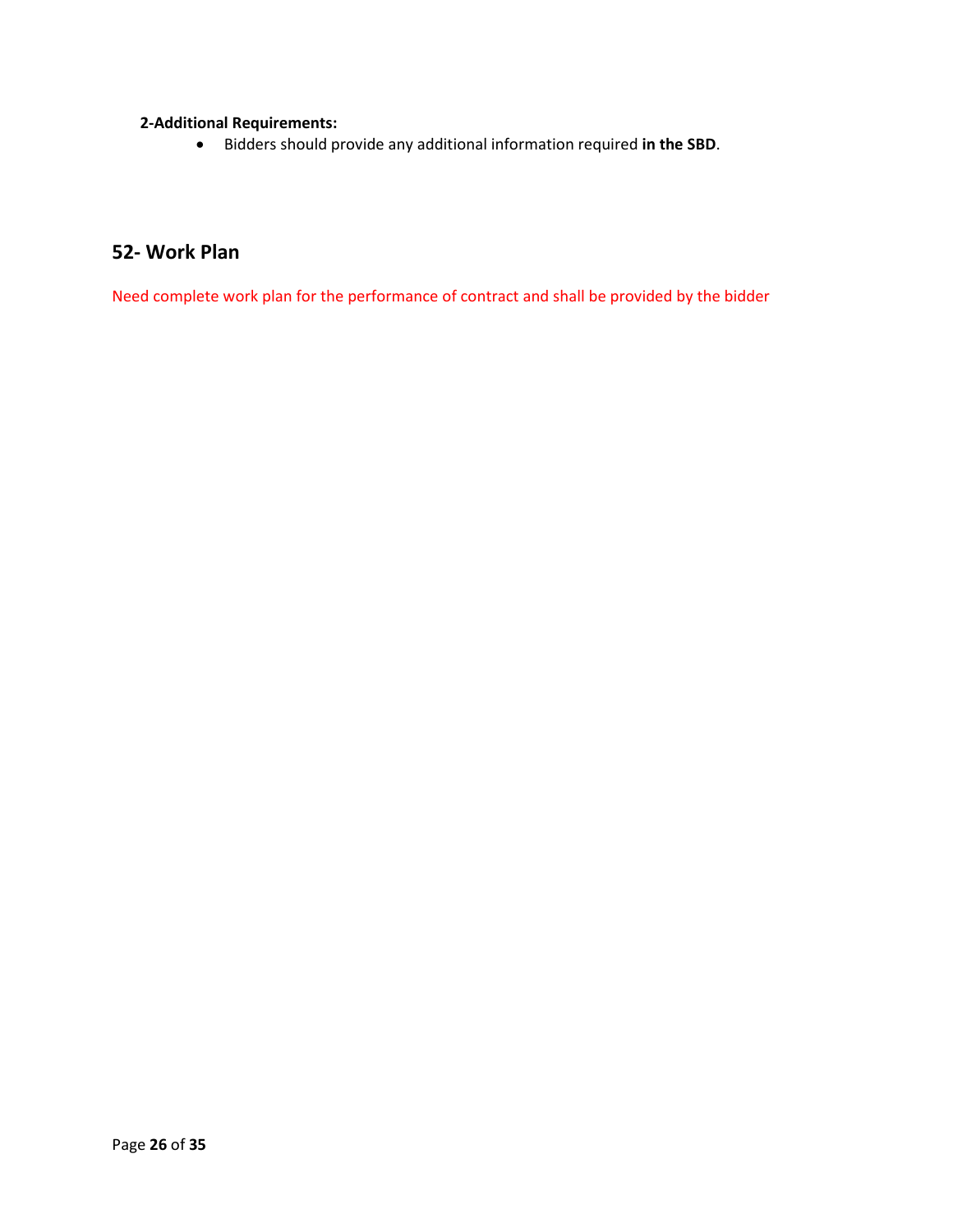#### <span id="page-26-0"></span>**Section V - Fraud and Corruption**

The bidder shall sign and stamp this Form of Integrity Pact which is a mandatory requirement of Ariana Afghan Airlines. Failure to comply with this requirement shall result in automatic rejection of the bid.

#### <span id="page-26-1"></span>**53- Integrity Pacts:**

{**Name of GSA Service Provider Company**} hereby declares its intention not to obtain or induce the procurement of any contract, right, interest, privilege or other obligation or benefits from government of Afghanistan or any administrative subdivision or agency thereof or any other entity owned or controlled by it through any corrupt business practice.

Without limiting the generality of the foregoing, {Name of GSA Service Provider Company} represents and warrants that it has fully declared the brokerage, commission, fee etc. paid or payable to anyone and not given or agreed to give and shall not give or agree to give to anyone within or outside Afghanistan either directly or indirectly through any natural or juridical person, including its affiliate, representative, associate, broker, consultant, director, promoter, shareholder, sponsor or subsidiary, any commission, gratification, bribe, finder's fee or kickback, whether described as consultation fee or otherwise, with the object of object of obtaining or including the procurement of a contract, right, interest, privilege or other obligation or benefit in whatsoever form from government of Afghanistan, except that which has been expressly declared pursuant hereto.

{**Name of GSA Service Provider Company**} Certifies that it has made and will make full discloser of all agreements and arrangements with all persons in respect of or related to the transaction with Government of Afghanistan and has not taken any action or will not take any action to circumvent the above declaration, representation or warranty. {Name of GSA Service Provider Company} accepts full responsibility and strict liability for making any false declaration, not making full disclosure, misrepresenting facts or taking any action likely to defeat the purpose of this declaration, representation and warranty. It agrees any contract, right, interest, privilege or other obligation or benefit obtained or procured as aforesaid shall, without prejudice to any other right and remedies available to Government of Afghanistan under any law, contract or other instrument, be voidable at the option of Government of Afghanistan.

Notwithstanding any rights and remedies exercised by Government of Afghanistan in this regard, (Name of GSA Service Provider Company } agrees to indemnify Government of Afghanistan for any loss or damage incurred by it on account of its corrupt business practices and further pay compensation to Government of Afghanistan in an amount equivalent to ten time the sum of any commission, gratification bribe, Finder's fee or kickback given by { Name of GSA Service Provider Company } as aforesaid for the purpose of obtaining or inducing the procurement of any contract, right, interest, privilege or other obligation or benefit in whatsoever form from Government of Afghanistan.

Signature of the GSA Service Provider Company …………………………………………………….

{Name, Title and address)

Official Seal ……………………………….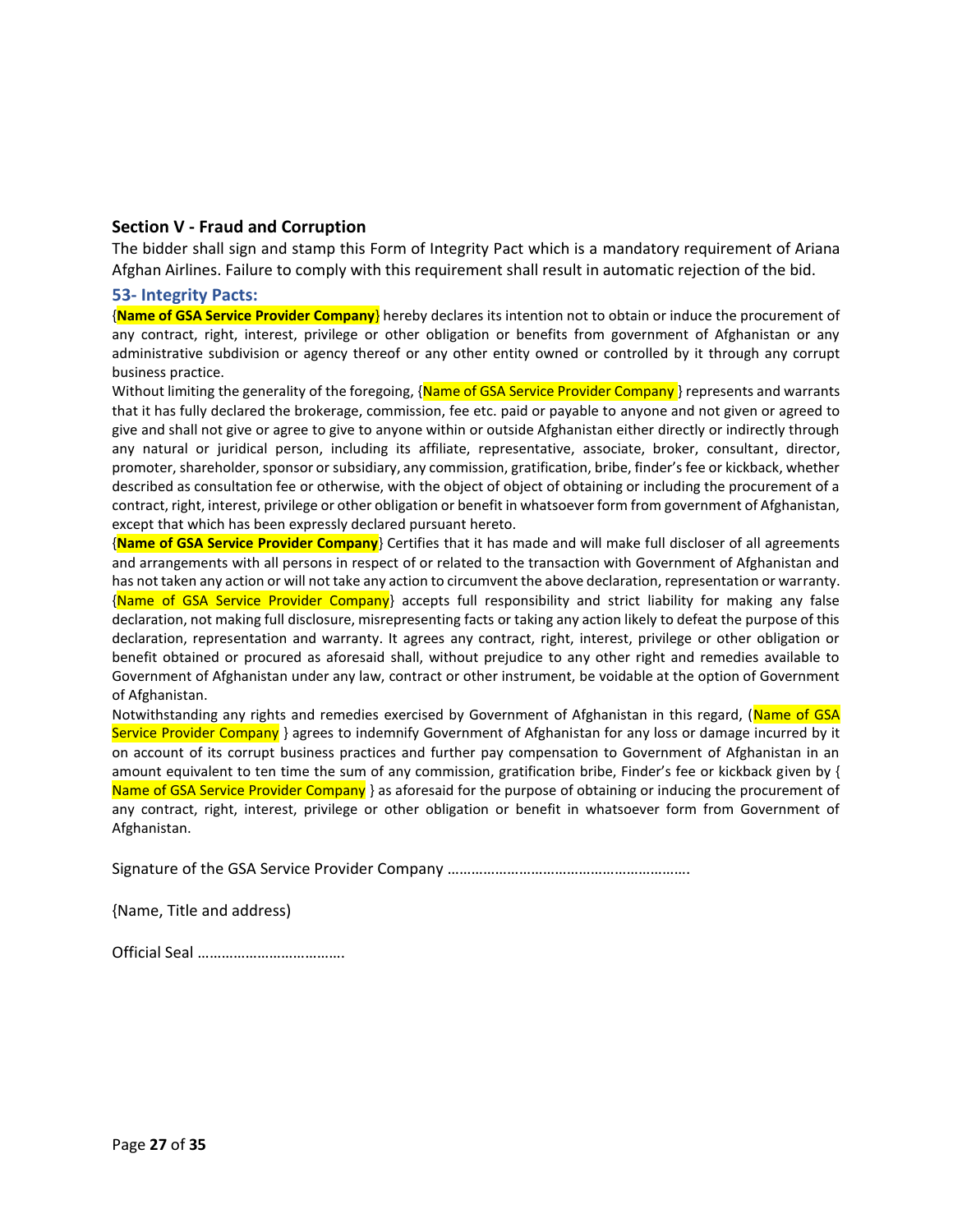# <span id="page-27-0"></span>**Section VI : General Sales Agency Agreement**

This General Sales and Services Agency Agreement (the "**Agreement**") which is based on (SBD 004-XXX-GSA), and will henceforth be referred to in this contract as Annex No. 1.to the contract. Parties are agreed in case of discrepancy between the terms and conditions of the contract and the terms and conditions of the (SBD-GSA), the terms of the SBD document will be prevail.

This General Sales and Services Agency Agreement (the "**Agreement**") is made on this day of XX day of /November /2021.

- **BETWEEN: ARIANA AFGHAN AIRLINES (**the "**Carrier**"), is a company organized and existing under the laws of Afghanistan, having its registered office at Char Rahi Shashid, Shahr-e-Naw, P.O. Box 76 Kabul, Afghanistan
- **AND: (**the "**GSA**"),

The Carrier and the GSA as the context may require are collectively referred to as "**Parties**" and individually as "**Party**"

WHEREAS the Carrier desires to engage the services of General Sales Agent (GSA) in the capacity of exclusive passenger and Cargo Sales Agent in the territory, as hereinafter defined, and the GSA desires to provide its services to carrier in the capacity of General Sales Agent on the terms and conditions hereinafter set out.

NOW, THEREFORE THIS AGREEMENT WITNESSETH THAT IN CONSIDERATION OF THE PREMISES AND MUTUAL COVENANTS AND AGREEMENTS HEREINAFTER CONTAINED, IT IS AGREED BY AND BETWEEN THE PARTIES HERETO AS FOLLOWS:

#### <span id="page-27-1"></span>**1.DEFINITONS:**

**In this agreement, except as otherwise provided, capitalized terms shall have the following meaning assigned to then herein below:**

**"GSA Account(s)" shall** mean the GSA account(s) created by the carrier in Carrier's reservation system to facilitate travel and Cargo booking(s) and other services as mentioned in this Agreement.

**"Agency Account(s)"** shall mean the agents account(s) created by the carrier in Carrier's reservation system to facilitate travel and Cargo booking(s) and other services as mentioned in this Agreement.

"**Effective Date**" shall mean December 1,2020

"**Sales Channel**" shall mean agent, sub agent or General Sales Agent direct sales (GSA); Interline Sales, BSP/Airway Bill, sales thru Agency and GSA account(s) in Carrier's reservation system.

"**Territory**" shall mean the STATE OF QATAR.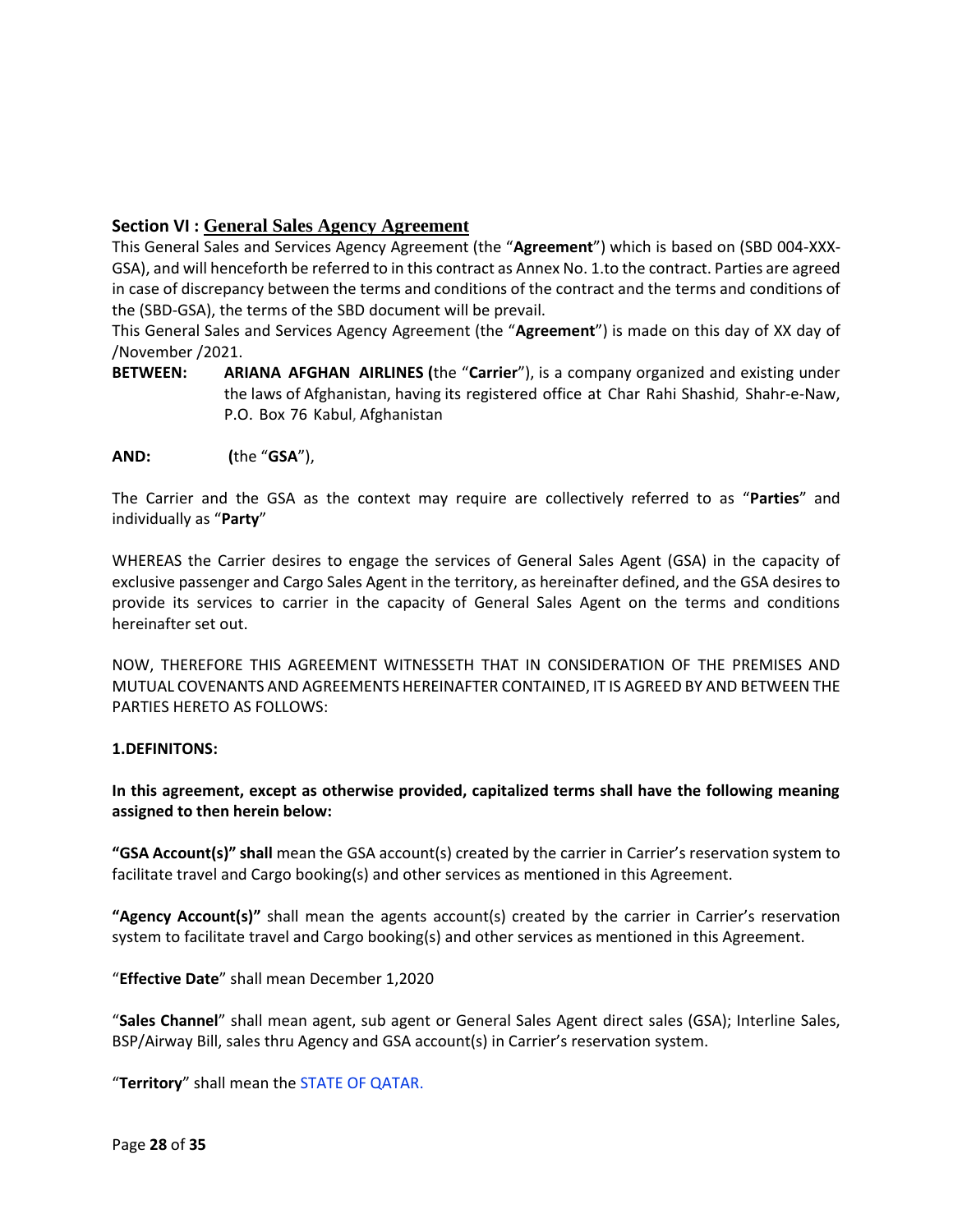**"Standard Commission"** shall mean commission on the Base Fare on all Direct and own sales made by the GSA and Agent.

**"Overriding Commission"** shall mean GSA commission on the Base Fare aggregated from sales made thru Sales Channels in the territory of STATE OF QATAR.

**"SBD "** shall mean Standard Tender Documents

# <span id="page-28-0"></span>**2.TERMS OF AGREEMENT**

This agreement shall become effective from the effective date upon execution by both parties hereto and shall continue in full force and effect and be valid for a period of three years from the Effective Date. Notwithstanding anything contained herein, this agreement may be extended for further period automatically, unless and otherwise either party wishes to terminate the contract.

#### <span id="page-28-1"></span>**3**.**GSA ROLE AND REASPONSIBILITIES**

- 3.1 The GSA will act as passenger and cargo General Sales Agent for carrier in the territory to the extent of and in accordance with the terms and conditions, and to observe and perform all and any of the provisions, stipulations and requirements as contained herein.
- 3.2 The GSA will be able to book in applicable currency as determined by Carrier's reservation system from time to time. For the ease of reference, the applicable currency conversion rates shall made available in Carrier's reservation system.
- 3.3 The GSA at all times during the term of this Agreement, as and when required facilitate the Carrier with such assistance as may be required by the carrier to perform its obligation within the Territory.
- 3.4 The GSA shall devote full time and attention to the sale of carrier products and shall regularly call upon all the customers and potential new customers within the territory to solicit orders for products of Carrier therefrom, and shall all time use its best efforts, in good faith, to promote the interests of Carrier in the sale of such products.
- 3.5 GSA agrees and undertakes to abide with all sales policies and procedures of the Carrier, as established and issued by Carrier from time to time, so long as they are not in conflict with any applicable rules and regulations.
- 3.6 GSA shall use Carriers official name & logo as approved and intimated by the Carrier from time to time.
- 3.7 GSA undertakes to advice and provide all potential Carrier passengers clearly and accurately the terms and conditions for carriage as applicable from time to time.
- 3.8 The GSA agrees that its designated staff will sell, promote and advertise such products and services of the carrier as it may from time to time designate such prices and, on such terms, and conditions as Carrier shall specify and approve (hereinafter referred to as "Carrier Products") in conjunction with the Carriers Terms and Conditions of Carriage.
- 3.9 The GSA shall provide adequate furnished space in his office accessible to customers with Ariana Afghan Airlines branding.
- 3.9a Perform such other acts, deeds and things as may be advised by the Carrier from time to time to facilitate flight operations of the Carrier.
- 3.9b Establishing and maintaining relations with the local press within the Territory for the purpose of distributing press releases and information about the principal, the contents ofwhich shall be approved by the principal in advance.
- 3.9f the following activities will be carried out on a regular basis at the GSA's cost:
	- 1. Field sales and telephone sales campaigns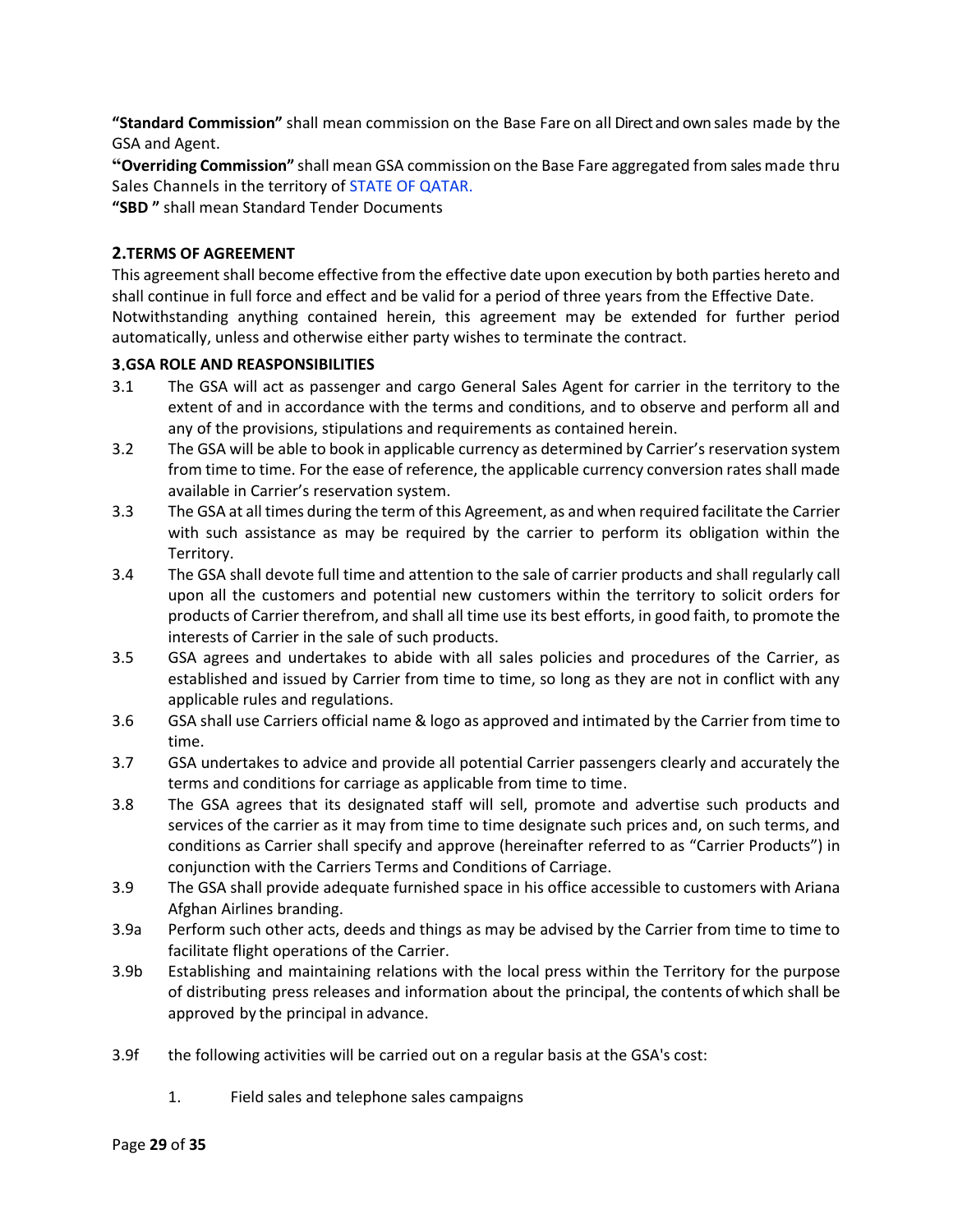- 2. Direct mailings including fax and Email Newsletters
- 3. Market research (competitor analysis), customer surveys, if requested
- 4. Present database usage
- 5. Ariana Afghan Airlines database set-up & update
- 6. Direct sales to travel agencies to improve the awareness of the product
- 7. Promotion through specialized corporate travel agencies and company

# <span id="page-29-0"></span>**Implants**

- 3.9g The Principal reserves the right to appoint employees to work with GSA in the Territory at its own cost and the GSA undertakes the following:
	- 1. The GSA shall arrange for the work visa *I* permit for the representatives of the Carrier on the Carriers Cost.
	- 2. The GSA shall assign a Public Relation Officer (PRO) to coordinate the work related to the principal with the local government departments.
- 3.9f The GSA will pay all-inclusive Cargo rate to Carrier @ US\$ XXX per KG for airportto-airport cargo with 80% cargo target, subject to availability of Cargo space in flight(s) and flight operation(s).
	- GSA to provide Adequate Bank Guarantee to cover GSA sale and coordinate with the Agents to collect Bank Guarantee to cover respective Agency Sales.

#### <span id="page-29-1"></span>**4.CARRIERS REASPONSIBILITIES**

- 4.1 The Carrier shall allow the GSA an access to its credit and cash account in Carriers Reservation System with Username/s and Password/s.
- 4.2 The Carrier shall allow the GSA to manage and access Agent(s) account(s) in Carriers Reservation System with followings.
	- 1. To access Agent's account with Username/s and Password/s
	- 2. Modification, Reissue and change of Name and date authority
- 4.3 The Carrier will provide all the relevant information needed by the GSA for reconciliation of booking and sales made by the GSA and Agents in the Territory.
- 4.4 The Carrier will provide training to GSA's Staff as and when required.
- 4.5 The Carrier will provide such special publicity materials for display and distribution by the GSA as may be solely decided by the carrier from time to time.
- 4.6 The Carrier shall keep the GSA informed about any major changes to promotional passenger fares, cargo rates, offers, products and services.
- 4.7 The Carrier shall reimburse to the GSA all expense incurred on behalf of the Carrier within 15days from close of the month, provided the same has been approved or authorized by the Carrier.
- 4.8 The Carrier shall make all payments that have been agreed to the GSA in AED or USD.
- 4.9 The Carrier will refrain from providing and issuing block/Group booking for travel commencing in INDIA to entities, Agents and Sub Agents operating outside the Territory of INDIA .
- 4.9a The Carrier shall allow to book ex INDIA groups only on the GSA system.
- 4.9b Parties will settle their respective payment as per agreed terms with no delay.

#### <span id="page-29-2"></span>**5.DESIGNATED BANK ACCOUNT FOR THE REMITTANCE**

5.1 The GSA must remit the funds to the Carriers Bank account in INDIA or as may be designated by the Carrier from time to time.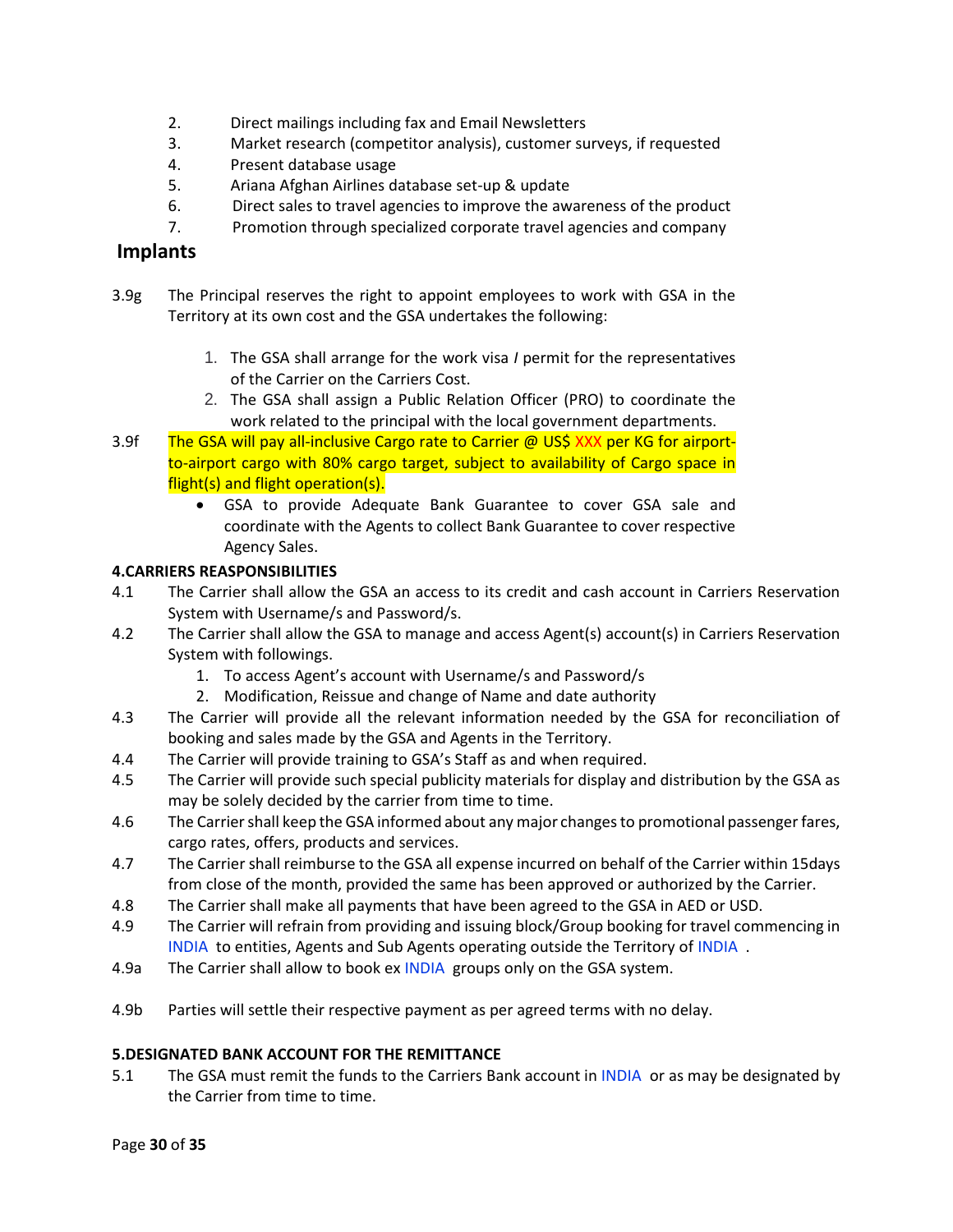#### <span id="page-30-0"></span>**6.REMUNARATION**

- <span id="page-30-1"></span>6.1 In consideration of activities as provided in this agreement, the carrier shall pay to the GSA
	- **a) Standard Commission**

Carrier shall pay to the GSA, Standard Commission  $xx$  percent  $(x\%)$  on the Base Fare on all Direct and own passenger ticket sales, tickets issued by the GSA on cut and pay basis.

#### <span id="page-30-2"></span>**b) Overriding commission (ORC)**

The Carrier shall pay to the GSA, Overriding Commission (ORC)  $x$  % on the Net Booked Revenue (Base Fare), if Ariana generates account (ID) on "Ariana Net system". aggregated from the Sales Channel for the passenger ticket sales generated and originated in the territory of INDIA for Ariana Afghan network routes. ORC to be on all territory passenger ticket sale irrespective of sale from agents or GSA.

#### <span id="page-30-3"></span>**c) Other Terms for commission:**

- This Overriding Commission (ORC) shall be calculated monthly and payable within Thirty (30) days from close of the month.
- Overriding Commission (ORC) as mentioned above will be settled by remitting it to the designated bank account of GSA in STATE OF QATAR.
- All monies collected by the sales made herein including any commission withheld by the GSA pursuant to this Agreement are the property of the carrier and shall be retained by the GSA as the property of the carrier until satisfactory accounted for to the carrier.
- Unless otherwise agreed by the Parties hereto, all payment contemplated under this Agreement shall be made in SAR or USD.
- Commission structure to be neutral across two markets (Afghanistan & STATE OF QATAR) on Carrier route Afghanistan- INDIA & INDIA -Afghanistan.

#### <span id="page-30-4"></span>**7.INDEPENDANT CONTRACTOR**

The GSA shall at no time represent or hold itself out as having any apparent or express authority to incur any debt or liability for or on behalf of Carrier, and at no time, without the express written authorization of Carrier, It is understood and agreed by the GSA this Agreement shall not be construed as an employment agreement and, further, that no representation will be made or acts taken by the GSA which could establish any apparent relationship of joint venture or partnership, and Carrier shall not be bound in any manner whatsoever by any agreements, warranties or representation made by GSA except as contemplated and to the extent required under this Agreement. The GSA shall not make any purchase, apply for any loan or credit or incur or permit any obligation to be incurred in the name or on the credit of Carrier.

The GSA shall not take legal proceedings in the name of the Carrier without the consent in writing of the Carrier nor shall it without such content defend, settle, release or discontinue any action or legal proceedings or otherwise prejudicially affect the interest of the Carrier.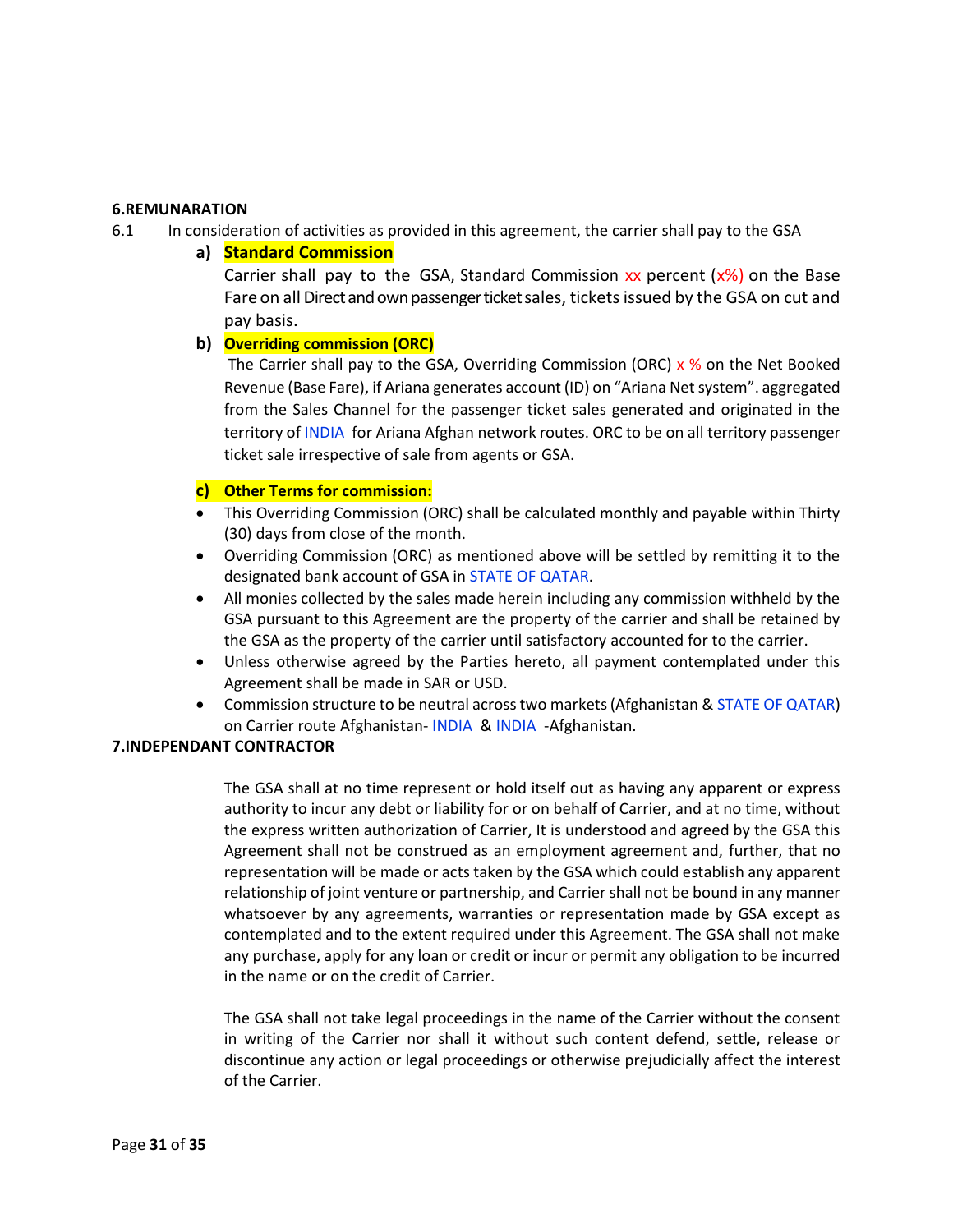The Carrier reserves the right to appoint its own staff at any location within the Territory in any capacity at its own expense and the GSA undertakes to maintain necessary liaison with such staff in the carrying out of their duties and responsibility.

#### <span id="page-31-0"></span>**8.TERMINATION**

- 8.1 Ariana reserves the right to terminate the contract at any time if necessary, and this condition is accepted and enforced by the GSA.
- 8.2 In the event of any dispute both parties will attempt mutually resolve the issue, in the eventuality it is unresolved, either party may terminate this Agreement during its term, or any extension thereof, by giving the other party 90 Days prior notice.
- 8.2 Any equipment, catalogues, material, records, name, logo or other Data any time furnished to the GSA by Carrier shall at all times be deemed to be property of Carrier, of which the GSA shall be bailee. Upon termination of this Agreement, all such property shall be returned to Carrier and failure of the GSA to do so shall entitle Carrier to charge the value thereof to the commission account of the GSA.
- 8.3 The GSA will be paid Commissions from Sales Channel duly accepted by Carrier prior to the termination of this Agreement. On termination, any unutilized balance lying in the Agency Account shall be remitted to the designated bank account of the GSA within 30 days of termination and after reconciliation.
- 8.4 Any notice permitted or required under this Agreement shall be in writing and served either by personal delivery or certified mail to signatory's addresses.

#### <span id="page-31-1"></span>**9.INDEMNITY**

- 9.1 The Carrier shall indemnify and hold the GSA its officers, employees harmless from and against any and all claims, Demands, liabilities, losses, cost, damages and expenses including without limitation claims arising out of or in conjunction with failure of the Carrier to provide air transportation or services except to the extent that such injury, loss or damage is caused or contributed by the GSA its officers, employees or servants.
- 9.3 The GSA further agrees to indemnify and hold harmless the Carrier, its directors, Officers, employees, servants and agents from all damages, expense or loss on account of misuse, loss, theft or forgery of Traffic documents supplied by the Carrier to the GSA which have duly issued and delivered by the GSA

#### <span id="page-31-2"></span>**10.TRADE MARKS**

The GSA agrees to conspicuously display such signs and other identification of Carrier such as Trade Marks and brand names at its locations as shall be necessary for the proper marketing of the Carrier Products subject to the following terms and conditions as to such usage.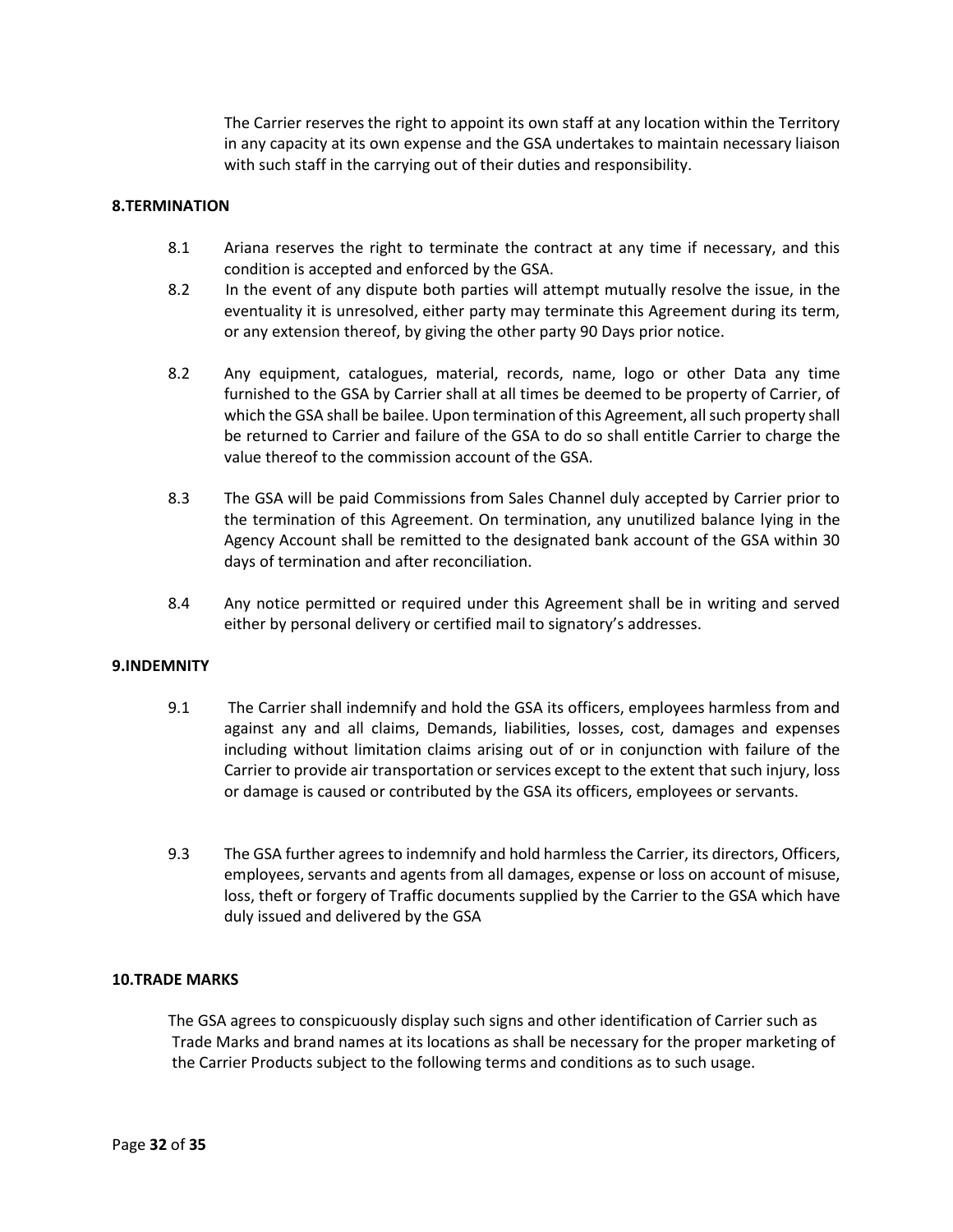- a) The GSA undertakes not to use the Carrier trademarks and brand names or any imitations or part thereof or any confusingly similar name or Trade Mark as a trade name or as a part or all the corporate commercial or business name. The GSA undertakes not to use or publicize Carrier trade marks in any way except to identify itself as an authorized General Sales Agent (GSA) or as may be authorized. The GSA also undertakes not to use Carrier trade marks or brand names either as a trade mark or a trade name or otherwise to carry on business, promote or distribute any product except carrier products.
- b) In the event of termination of this Agreement for any reason whatsoever, the GSA undertakes not to further use the aforesaid sign or signs and to immediately discontinue the use of same, by removal if necessary, and the GSA shall immediately cease to identify or announce itself as the GSA of Carrier products and shall not associate the Carrier trade marks and brand names or any imitations or part thereof with any other products or services.
- c) The GSA undertakes to use the Carrier trade marks in conformity with the quality standards, markings and controls established from time to time by Carrier.

#### <span id="page-32-0"></span>**11.FORCE MAJEURE**

Either party shall be exempt from liability in respect of any failure to perform its obligations under this Agreement arising from any of the following causes for the duration of its occurrence.

- a) Labor disputes involving a complete or partial stoppage of work and strikes threatened or actual (whether of employees of either party or of others on whom either party may be depending to fulfill this Agreement.
- b) Force Majeure or any other cause beyond the control of either party including acts of God, fire, floods, epidemics, earthquake, pandemic, accidents, civil uprisings, war, international conflicts, seize, expropriation by governments, terrorism to or failure of aircraft or any part thereof or any machinery or parts used in connection therewith or in the servicing or maintenance thereof.

Provided that in the event of any such stoppage or failure of the party facing such event shall use its best endeavors to fulfill its obligations herein.

#### <span id="page-32-1"></span>**12.NOTICES**

Any notice to be given hereunder shall be in writing and shall either be delivered personally or sent by registered post, electronic mail or other means of telecommunication in permanent written form. The addresses and numbers for service of notice shall be given to the parties at their respective addresses set forth below:

In Case of the Carrier: Mr. -------------------------------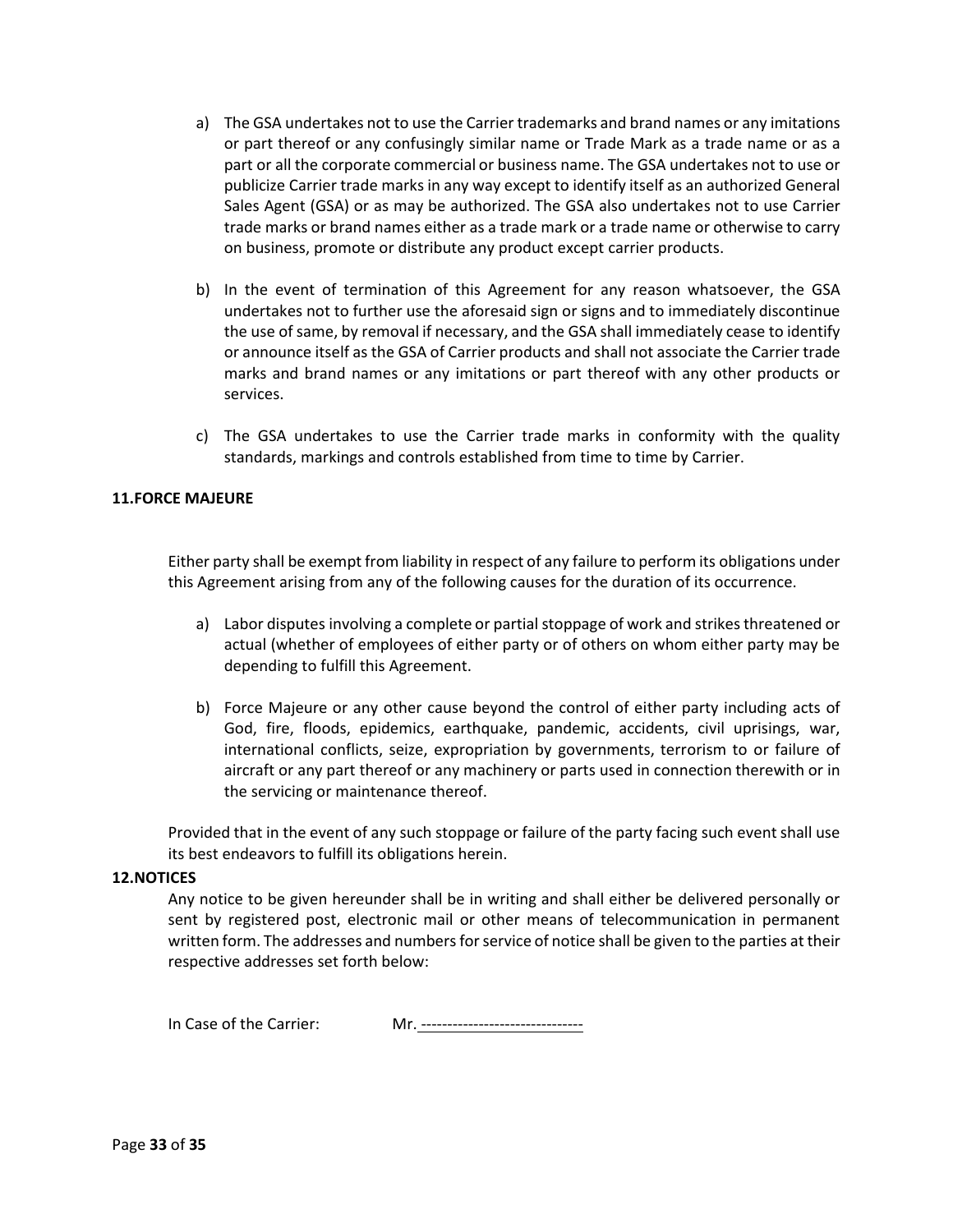or such other address, facsimile number or e-mail address as may be notified by that Party to the other Party from time to time, and shall be deemed to have been made or delivered (i) in the case of any communication made by letter, when delivered by hand, by recognized international courier or by mail (registered, return receipt requested) at that address and (ii) in the case of any communication made by facsimile or electronic mail, when transmitted properly addressed to such facsimile number or e-mail address. In case any Party changes its address, communication numbers, or directed attention as set forth above, it shall notify the other Parties in writing prior to the adoption thereof.

#### <span id="page-33-0"></span>**13.ASSIGNBILITY**

The GSA has no right to assign this Agreement or any interest thereunder without written consent of the Carrier.

#### <span id="page-33-1"></span>**14.WAIVER**

Carrier shall not be deemed to have waived any of the terms conditions or provisions of the Agreement unless same shall be in writing and no such waiver shall constitute a waiver of any subsequent occurrence of the same or similar act or ommisin which may constitute a breach of this Agreement.

#### <span id="page-33-2"></span>**15.CONSTRUCTION**

This Agreement shall be performed.intercepted,interpreted and construed in accordance with the laws of INDIA .

#### <span id="page-33-3"></span>**16.MODIFICATIONS**

No modification to this Agreement is valid unless approved by both the parties.

#### **IN WITNESS WHEREOF,EACH PARTY TO THIS AGREEMENT HAS CAUSED BE EXECUTED ON THE DATE INDICATED ABOVE**

**Signed for on behalf of Signed for on behalf of GSA Ariana Afghan Airlines**  Name: Haji Rahmatullah Agha Name: Name: Designation: President /CEO Designation:

------------------------------- ----------------------------

Witness: Witness:

------------------------------ ---------------------------